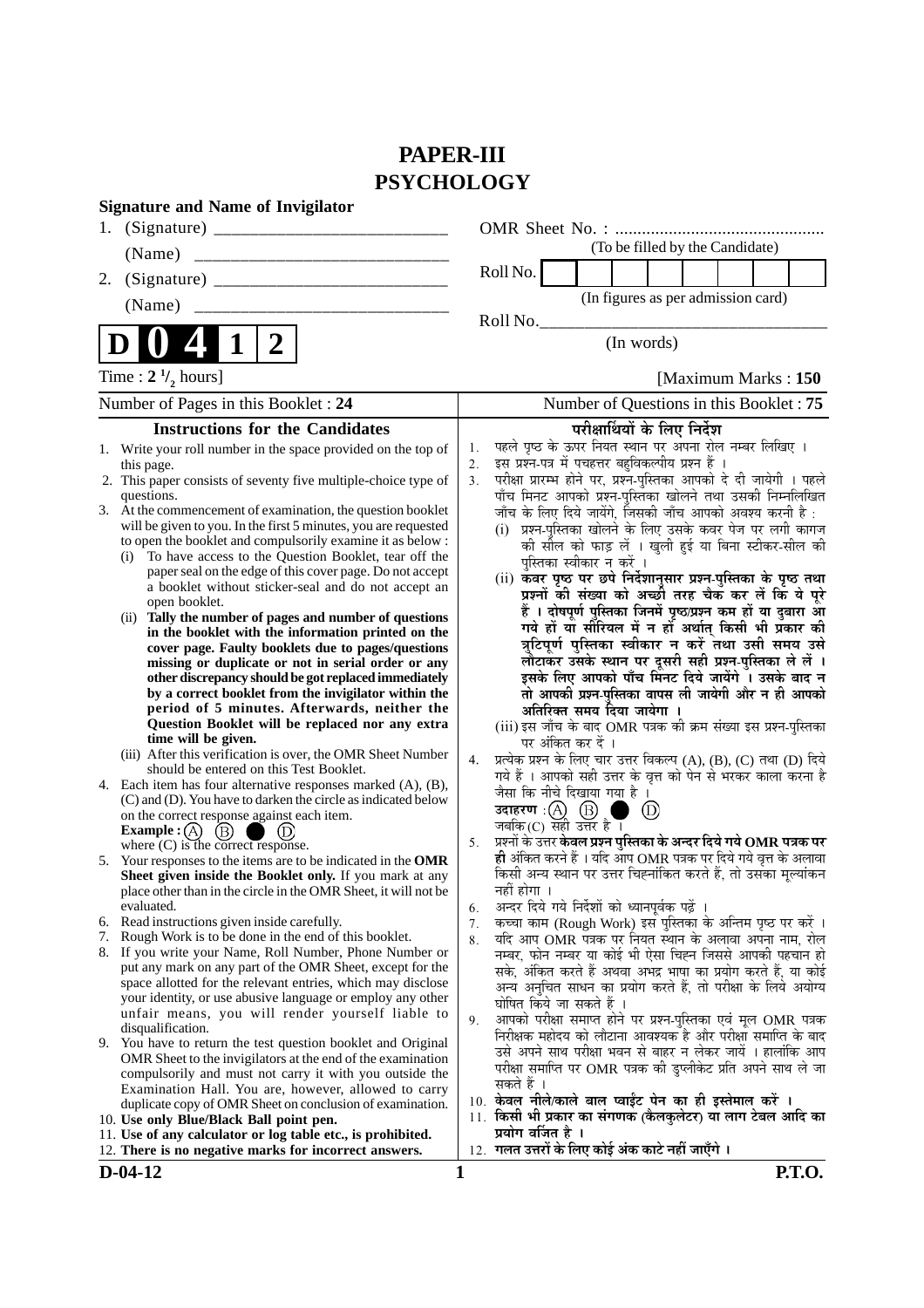# **PSYCHOLOGY PAPER – III**

**Note :** This paper contains **seventy five (75)** objective type questions of **two (2)** marks each. **All** questions are compulsory.

| 1. |                        |                 |                          |                |                |                  | Match the List $- I$ with List $- II$ using |  |  |
|----|------------------------|-----------------|--------------------------|----------------|----------------|------------------|---------------------------------------------|--|--|
|    | the codes given below: |                 |                          |                |                |                  |                                             |  |  |
|    |                        | $List-I$        |                          |                |                | $List - II$      |                                             |  |  |
|    |                        | (Stages)        |                          |                |                | (Cognitive       |                                             |  |  |
|    |                        |                 |                          |                |                | development)     |                                             |  |  |
|    |                        | p. Operational  |                          |                |                | 1. Mature adult  |                                             |  |  |
|    |                        | Concrete        |                          |                | thought        |                  |                                             |  |  |
|    |                        |                 |                          |                |                | emerges,         |                                             |  |  |
|    |                        |                 |                          |                |                | thinking by      |                                             |  |  |
|    |                        |                 |                          |                |                | deductive logic, |                                             |  |  |
|    |                        |                 |                          |                |                | abstract thought |                                             |  |  |
|    |                        |                 | q. Preoperational        | 2.             |                | Develops         |                                             |  |  |
|    |                        |                 |                          |                |                | conservation     |                                             |  |  |
|    |                        |                 |                          |                |                | concepts,        |                                             |  |  |
|    |                        |                 |                          |                |                | classify object  |                                             |  |  |
|    |                        |                 |                          |                | in series      |                  |                                             |  |  |
|    |                        | r. Sensorimotor |                          |                |                | 3. Represent the |                                             |  |  |
|    |                        |                 |                          |                |                | world mentally,  |                                             |  |  |
|    |                        |                 |                          |                |                | thought          |                                             |  |  |
|    |                        |                 |                          |                |                |                  | egocentric, child                           |  |  |
|    |                        |                 |                          |                |                | shows animism    |                                             |  |  |
|    | s. Formal              |                 |                          |                | 4. Lacks of    |                  |                                             |  |  |
|    |                        | operational     |                          |                |                | language, does   |                                             |  |  |
|    |                        |                 |                          |                |                | not use symbol,  |                                             |  |  |
|    |                        |                 |                          |                | internal       | behaviour        |                                             |  |  |
|    |                        |                 |                          |                | begins         |                  |                                             |  |  |
|    | <b>Codes:</b>          |                 |                          |                |                |                  |                                             |  |  |
|    |                        |                 |                          |                |                |                  |                                             |  |  |
|    |                        | p               | $\mathbf q$              | r              | S              |                  |                                             |  |  |
|    | (A)                    | $\mathbf{1}$    | $\overline{c}$           | 4              | 3              |                  |                                             |  |  |
|    | (B)                    | $\overline{c}$  | $\mathbf{1}$             | $\overline{4}$ | 3              |                  |                                             |  |  |
|    | (C)                    | $\overline{c}$  | 3                        | $\overline{4}$ | $\mathbf{1}$   |                  |                                             |  |  |
|    | (D)                    | 1               | 3                        | 4              | $\overline{2}$ |                  |                                             |  |  |
| 2. |                        |                 | Children learn to add    |                |                | new              | words                                       |  |  |
|    |                        |                 | through a process called |                |                |                  |                                             |  |  |

- through a process called
	- (A) Fast mapping (B) New mapping
	- (C) Extensions (D) Inspiration
- **3.** The perception of a stimulus that is below the threshold for conscious experience is termed as
	- (A) Just noticeable difference
	- (B) Differential threshold
	- (C) Signal detection
	- (D) Subliminal perception

**Paper-III** 2 D-04-12

- **4.** Inspite of passing of many years you have little trouble in remembering where you were when you discovered the 'Taj Tragedy' of 26/11 in Mumbai. What this memory is called ?
	- (A) Implicit memory
	- (B) Flash bulb memory
	- (C) Episodic memory
	- (D) Non-declarative memory
- **5.** Which of the following explains the typical intelligence–creativity relationship ? (A) U-shaped relationship
	- (B) Inverted U-shaped relationship
	- (C) Linear negative relationship
	- (D) None of the above
- **6.** Perceptive auditory receptors in the cochlea are identified as
	- (A) Basilar cells (B) Hair cells
	- $(C)$  Malleus cells  $(D)$  Glial cells
- **7.** A realistic understanding of death concept is based on the following ideas :<br>1. Permanence
	- 1. Permanence<br>2. Universality
	- 2. Universality<br>3. Mortality
	- 3. Mortality<br>4 Non-func Non-functionality
	- $(A)$  1 and 2 only
	- (B) 2, 3 and 4 only
	- $(C)$  3 and 4 only
	- $(D)$  1, 2 and 4 only
- **8.** The neurotransmitters called as feel good hormones are known as
	- (A) Dopamine (B) Endorphines
	- (C) Acetylcholine (D) GABA
- **9.** Which of the following is/are the content theories of work motivation ?
	- 1. Alderfer's ERG theory.
	- 2. Hertzberg's two-factor theory
	- 3. Maslow's theory of need hierarchy
	- 4. Porter and Lawler's performance satisfaction theory
- $(A)$  2 only
- (B) 2 and 3 only
- (C) 1, 2 and 3 only
	- (D) 2, 3 and 4 only
-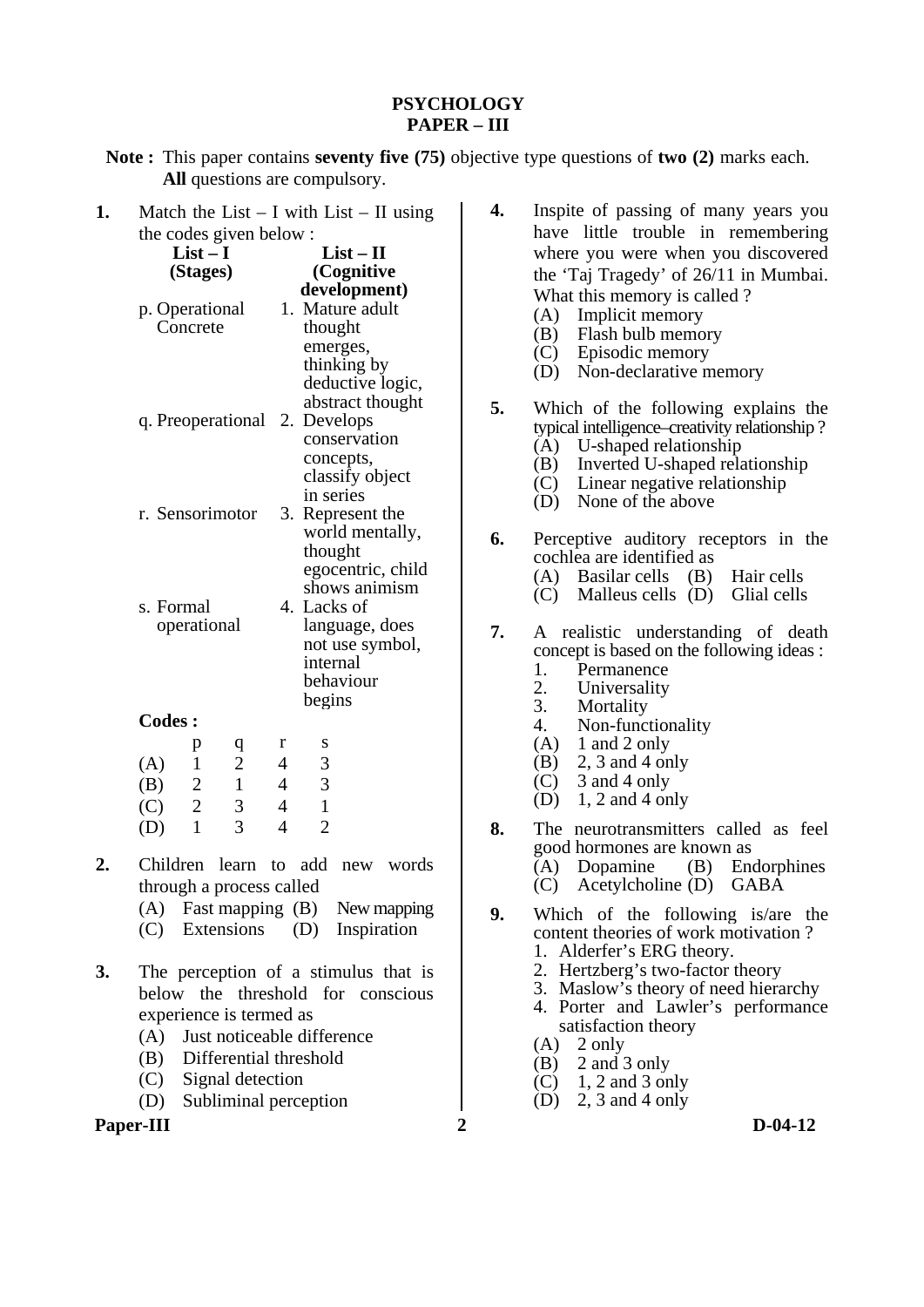# **मनोविज्ञान <u>Ugaua</u>** – III

**चोट: इस प्रश्नपत्र में पचहत्तर (75)** बह-विकल्पीय प्रश्न हैं । प्रत्येक प्रश्न के **दो (2)** अंक हैं । सभी प्रश्न अनिवार्य हैं ।

#### 1. सूची – I को सूची – II के साथ सुमेलित करें और नीचे दिये कूटों से सही उत्तर का चयन करें: **सूची** – I **(†¾ÖãÖÖ) सूची – II (ÃÖÓ–ÖÖ®ÖÖŸ´ÖÛú ×¾ÖÛúÖÃÖ)**  p. स्थल/मर्त प्रचालन 1. परिपक्व प्रौढ़ विचार का उदभव, निगमनिक तर्क द्वारा सोच, अमूर्त सोच q. ¯Öæ¾ÖÔ ¯ÖÏ"ÖÖ»Ö®Ö 2. ÃÖÓ¸üõÖÞÖ †¾Ö¬ÖÖ¸üÞÖÖ†Öë का विकास, वस्तुओं का श्रेणियों में वर्गीकरण r. संवेदिक चालक या प्रेरक 3. मानसिक रूप से विश्व का निरूपण, आत्मकेन्द्रित सोच, बच्चा जीववाद दर्शाता है s. औपचारिक  $\overline{u}$ चालन 4. भाषा का अभाव है, प्रतीकों का उपयोग नहीं करना, आंतरिक व्यवहार प्रारम्भ **Ûæú™ü :**  p q r s  $(A)$  1 2 4 3 कहलाती है ?<br>(A) अंतज (B) क्षणदीप स्मृति<br>(C) घटनाजन्य स्मृ (D) गैरघोषणात्मक स्मृति<br>5. प्रारूपिक बुद्धि — सृजन कहा जाता है ?<br>(A) बेसिलर

| (A) |              |   |   |   |
|-----|--------------|---|---|---|
| (B) | <sup>2</sup> |   | 4 | 3 |
| (C) | <sup>2</sup> | 3 |   |   |
| (D) |              | 3 |   |   |

- 2. बच्चे जिस प्रक्रिया के द्वारा नए शब्दों को जोडना सीखते हैं वह क्या कहलाती है ?
	- $(A)$  शीघ्र मानचित्रण
	- $(B)$  नवीन मानचित्रण
	- (C) विस्तार
	- (D) प्रोत्साहन
- 3. ऐसे उद्दीपन के प्रत्यक्षीकरण जो सचेतन अनुभव के सीमान्त से नीचे हो, उसे कहते हैं  $-$ 
	- (A) केवल आभास योग्य अन्तर
	- (B) विभेदक सीमान्त
	- (C) संकेत संज्ञापन
	- (D) अवसीमान्त प्रत्यक्षण
- **4.** बहुत वर्षों के बीत जाने के बावजूद आपको यह स्मरण करने में कम कठिनाई होती है कि जब आपको मुम्बई में  $26/11$  की 'ताज त्रासदी' का पता चला, तब आप कहाँ थे । यह स्मृति क्या अंतर्जात स्मृति
	-
	-
	- $(C)$  घटनाजन्य स्मृति<br> $(D)$ ाैरघोषणात्मक र
	-
- प्रारूपिक बुद्धि सृजनात्मक सम्बन्ध को<br>निम्नलिखित<sup>ं</sup>में से क्या स्पष्ट करता है*?* 
	- (A) यू-आकार का सम्बन्ध
	- $(B)$   $\bar{3}$   $\bar{c}$  $\bar{c}$   $\bar{c}$   $\bar{c}$   $\bar{c}$   $\bar{c}$   $\bar{c}$   $\bar{c}$   $\bar{c}$   $\bar{c}$   $\bar{c}$   $\bar{c}$   $\bar{c}$   $\bar{c}$   $\bar{c}$   $\bar{c}$   $\bar{c}$   $\bar{c}$   $\bar{c}$   $\bar{c}$   $\bar{c}$   $\bar{c}$   $\bar{c}$   $\bar{c}$   $\bar{c}$   $\bar{c}$
	- (C) रेखीय नकारात्मक सम्बन्ध
	- (D) उपर्युक्त में से कोई नहीं
- 6. कॉकलिया में अनुभूतिक्षम श्रवण ग्राही को क्या
	- (A) बेसिलर सेल (B) केश सेल<br>(C) मालिअस सेल (D) घियल से
	- (D) घियल सेल
- **7.** मृत्यु अवधारणा का वास्तविक ज्ञान निम्नलिखित विचारों पर आधारित है :<br>1. स्थायित्व
	- 1. स्थायित्व 2. सर्वव्यापकता<br>3. नश्वरता 4. गैर कार्यात्मक
		- गेर कार्यात्मकता
	- $(A)$  केवल 1 और 2<br> $(B)$  केवल 2, 3 और
	- केवल 2, 3 और 4
	- (C) केवल 3 और 4
- (D) केवल 1, 2 और 4<br>8. तंत्रिका प्रेषी, जिन्हें फील
- <del>तं</del>त्रिका प्रेषी, जिन्हें फील गुड हारमोन कहते हैं, निम्नलिखित नाम से जाने जाते हैं :<br>(A) डोपामाइन
	- डोपामाइन
	- (B) एंडोफोइन्स्<br>(C) एसीटाइलक
	- (C) एसीटाइलकोलाइन<br>(D) गाबा (जी.ए.बी.ए.)
- (D) गाबा (जी.ए.बी.ए.)<br>9. कार्य अभिप्रेरणा के
- अभिप्रेरणा के विषयवस्त सिद्धान्त निम्नलिखित में से कौन से हैं ?<br>1. एल्डरफर का ERG सि
	- एल्डरफर का ERG सिद्धान्त
	- 2. हर्ज़बर्ग का द्वि-कारक सिद्धान्त<br>3. मास्लो का आवश्यकता सं
	- मास्लो का आवश्यकता सोपानिकी का सिद्धान्त
	- 4. ¯ÖÖê™Ôü¸ü ‹¾ÖÓ »ÖÖò»Öê¸ü ÛúÖ ×®Ö¯ÖÖ¤ü®Ö ÃÖÓŸÖã×™ü ×ÃÖ¨üÖ®ŸÖ
	- $(A)$  केवल 2<br> $(B)$  केवल 2
	- (B) केवल 2 और 3<br>(C) केवल 1, 2 और
	- $(C)$  केवल 1, 2 और 3<br>
	(D) केवल 2, 3 और 4
	- केवल 2, 3 और 4
- 

**D-04-12 3 Paper-III**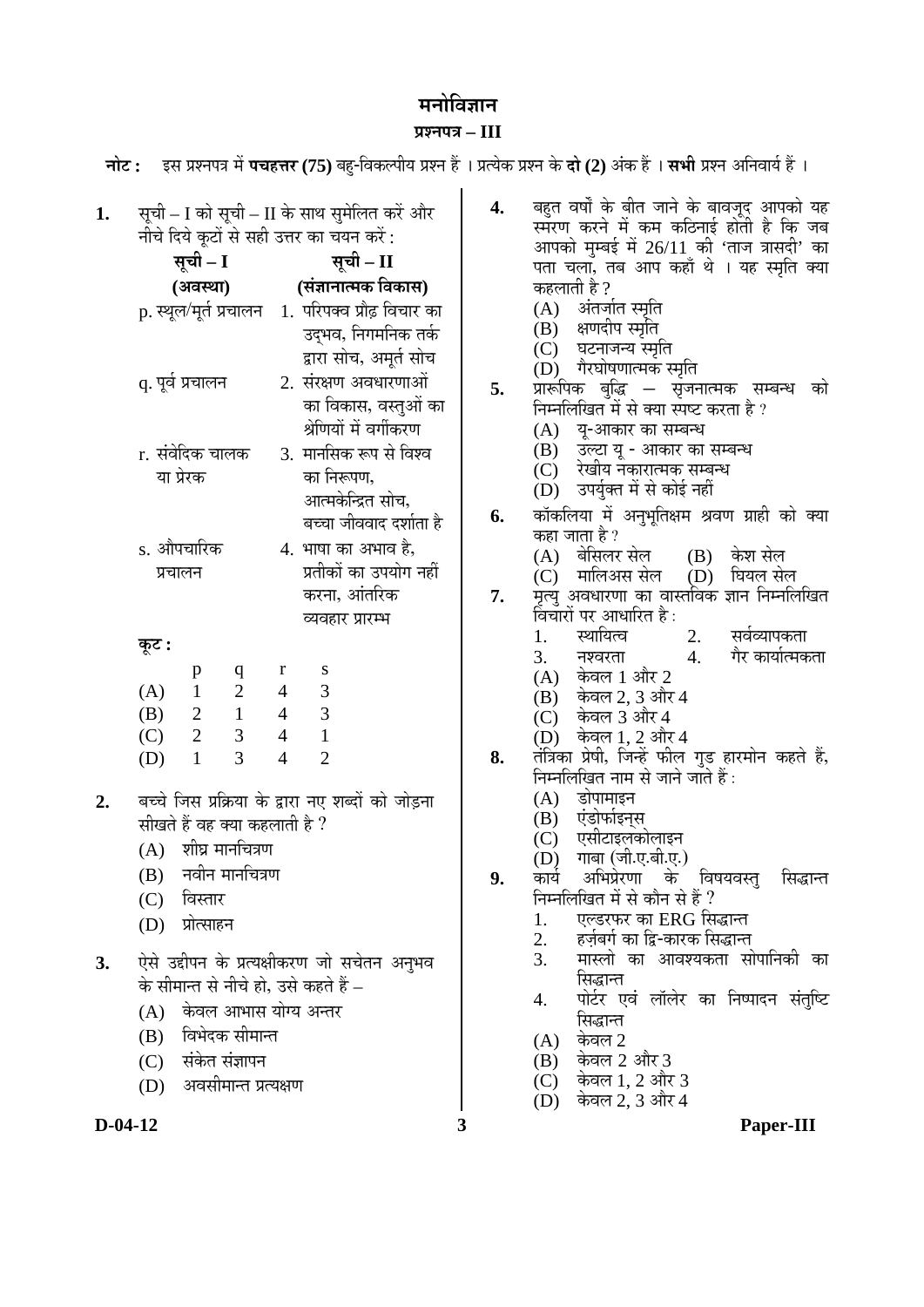- **10.** Each individual is different from every other because of which one of the following reason ?
	- (A) Chromosomes from the two parents randomly pair up in each child.
	- (B) The female germ cells and the male germ cell contain varying numbers of chromosomes.
	- (C) The male body cells and female body cells have different numbers of chromosomes.
	- (D) The fertilisation of the egg takes place at different times and days in different individuals.
- **11.** Match List I with List II and indicate your answer using the codes given below :

|               | $List-I$          |                            |              | $List-II$                                       |  |  |  |  |
|---------------|-------------------|----------------------------|--------------|-------------------------------------------------|--|--|--|--|
|               | (Concepts)        |                            |              | (Explanations)                                  |  |  |  |  |
| p. Person     |                   |                            |              | 1. A schema                                     |  |  |  |  |
|               | schemas           |                            |              | consisting of an                                |  |  |  |  |
|               |                   |                            |              | organized                                       |  |  |  |  |
|               |                   |                            |              | collection of                                   |  |  |  |  |
|               |                   |                            |              | beliefs and                                     |  |  |  |  |
|               |                   |                            |              | feelings about                                  |  |  |  |  |
|               |                   |                            |              | ourself.                                        |  |  |  |  |
|               | q. Role schemas   |                            | 2.           | Mental schemas                                  |  |  |  |  |
|               |                   |                            |              | suggesting that                                 |  |  |  |  |
|               |                   |                            |              | certain traits and                              |  |  |  |  |
|               |                   |                            |              | behaviours go                                   |  |  |  |  |
|               |                   |                            |              |                                                 |  |  |  |  |
|               |                   |                            |              | together and<br>that individuals                |  |  |  |  |
|               |                   |                            |              |                                                 |  |  |  |  |
|               |                   |                            |              | having them                                     |  |  |  |  |
|               |                   |                            |              | represent certain                               |  |  |  |  |
|               |                   |                            |              | type.                                           |  |  |  |  |
|               | r. Self schemas   |                            | 3.           | The schemas                                     |  |  |  |  |
|               |                   |                            |              | containing                                      |  |  |  |  |
|               |                   |                            |              | information                                     |  |  |  |  |
|               |                   |                            |              | about how                                       |  |  |  |  |
|               |                   |                            |              | persons playing                                 |  |  |  |  |
|               |                   |                            |              | specific roles                                  |  |  |  |  |
|               |                   |                            |              | generally act,                                  |  |  |  |  |
|               |                   |                            |              | and what they                                   |  |  |  |  |
|               |                   |                            |              | are like.                                       |  |  |  |  |
| s. Scripts    |                   |                            | 4.           | Schemas that                                    |  |  |  |  |
|               |                   |                            |              | indicate what is                                |  |  |  |  |
|               |                   |                            |              | expected to                                     |  |  |  |  |
|               |                   |                            |              | happen in a                                     |  |  |  |  |
|               |                   |                            |              | given setting.                                  |  |  |  |  |
| <b>Codes:</b> |                   |                            |              |                                                 |  |  |  |  |
|               |                   |                            | r            | s                                               |  |  |  |  |
| (A)           | $\frac{p}{2}$ 1 4 |                            | $\mathbf{1}$ |                                                 |  |  |  |  |
| B)            |                   |                            |              |                                                 |  |  |  |  |
|               |                   | $\frac{93}{3}$ 3<br>3<br>1 | 1            | $\begin{array}{c} 4 \\ 4 \\ 2 \\ 2 \end{array}$ |  |  |  |  |
|               | 3                 |                            | 4            |                                                 |  |  |  |  |

**Paper-III** D-04-12

**12.** Match List – I with List – II and indicate your answer using the codes given below :

|               | $List-I$       |                         |                | $List - II$                      |
|---------------|----------------|-------------------------|----------------|----------------------------------|
|               |                | (Psychologists)         |                | (Memory                          |
|               |                |                         |                | <b>Concepts</b> )                |
|               |                |                         |                | p. George Miller 1. Three memory |
|               |                |                         |                | system                           |
|               |                | q. Atkinson and         |                | 2. Working                       |
|               | Shiffrin       |                         |                | memory                           |
| r. Bartlett   |                |                         |                | 3. Magical number                |
|               |                |                         |                | $>\pm 2$                         |
|               |                | s. Alan Badley          |                | 4. Constructive                  |
|               |                |                         |                | memory                           |
| <b>Codes:</b> |                |                         |                |                                  |
|               | p              | q                       | r              | S                                |
| (A)           | 1              | 2                       | 3 <sup>1</sup> | 4                                |
| (B)           | $\overline{2}$ | $\overline{\mathbf{3}}$ | $\overline{1}$ | 4                                |
| $(C)$ 4       |                | $\overline{2}$          | $\mathbf{1}$   | 3                                |
| (D)           | 3              | $\mathbf{1}$            | 4              | $\overline{2}$                   |
|               |                |                         |                |                                  |

**13.** Paradoxical Intention is based on which of the following ?

- (A) Negative practice
- (B) Logo therapy
- (C) Existential therapy
- (D) Reciprocal inhibition
- **14.** Given below are two statements : Assertion (A) and Reason (R). Indicate your answer using codes given below.
	- **Assertion (A) :** People rebel against the norms of their group.
	- **Reason (R) : People desire to be liked** and to be right.

## **Codes :**

- (A) Both (A) and (R) are true and  $(R)$ is the correct explanation of (A).
- (B) Both (A) and (R) are true, but (R) is not the correct explanation of  $(A)$ .
- (C) (A) is true, but  $(R)$  is false.
- (D) (A) is false, but  $(R)$  is true.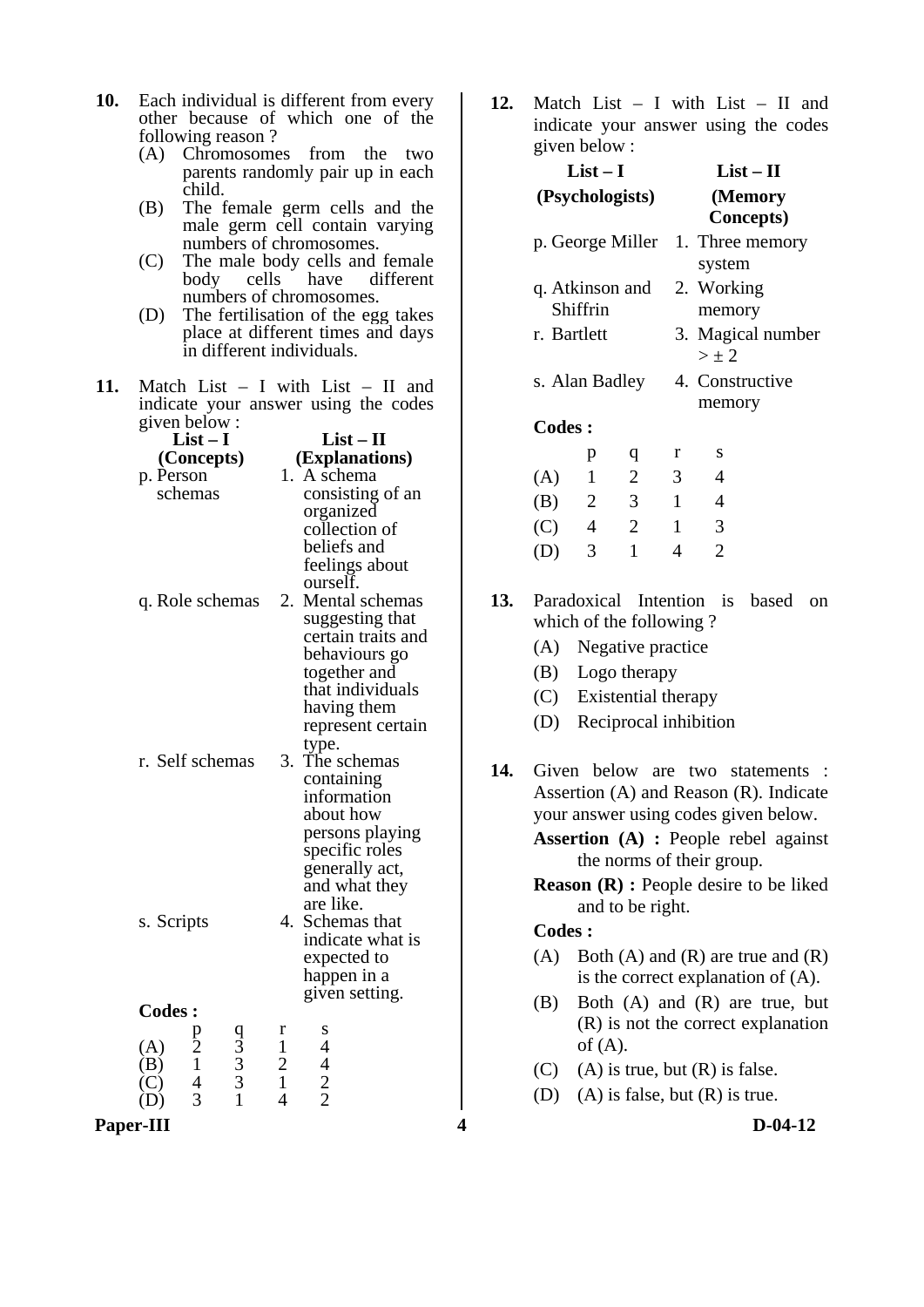- 10. प्रत्येक व्यक्ति प्रत्येक अन्य व्यक्ति से भिन्न किस कारण होता है ?
	- $(A)$  प्रत्येक बच्चे में दो अभिभावकों के गणसूत्र यादच्छिक रूप से युग्मित होते हैं ।
	- $(B)$  स्त्री जीवाणु कोशिकाओं और पुरुष जीवाणु कोशिकाओँ में गणसूत्रों की भिन्न मात्रा होती है ।
	- (C) पुरुष देह कोशिकाओं और स्त्री देह ँकोशिकाओं में गणसूत्रों की भिन्न संख्या होती हैं ।
	- (D) बीज का गर्भाधान भिन्न व्यक्तिओं में भिन्न समयों और दिनों में होता है ।
- 11. सूची I को सूची II के साथ सुमेलित करें और नीचे दिये कूटों की सहायता से अपने उत्तर  $\overrightarrow{a}$  को व्यक्त करें :

| सूची - I                   |                                                     | सूची – II                                                                                                                                                                            |                                                                                                                                               |     | (4)                                                                                                                                                                         | $\mathbf{r}$                                                                                                                                                  | ∽                                   | $\overline{\phantom{a}}$ |                                   |                                                                                          |
|----------------------------|-----------------------------------------------------|--------------------------------------------------------------------------------------------------------------------------------------------------------------------------------------|-----------------------------------------------------------------------------------------------------------------------------------------------|-----|-----------------------------------------------------------------------------------------------------------------------------------------------------------------------------|---------------------------------------------------------------------------------------------------------------------------------------------------------------|-------------------------------------|--------------------------|-----------------------------------|------------------------------------------------------------------------------------------|
| (सिद्धान्त)                |                                                     | (व्याख्या)                                                                                                                                                                           |                                                                                                                                               |     | (B)                                                                                                                                                                         | 2                                                                                                                                                             | 3                                   | $\mathbf{1}$             | $\overline{4}$                    |                                                                                          |
| p. व्यक्ति स्कीमा          |                                                     | 1. अपने बारे में धारणाओं<br>और भावनाओं के संगठित                                                                                                                                     |                                                                                                                                               |     | (C)<br>(D)                                                                                                                                                                  | 3                                                                                                                                                             | $4 \quad 2 \quad 1$<br>$\mathbf{1}$ | $\overline{4}$           | 3<br>$\overline{2}$               |                                                                                          |
| q. भूमिका स्कीमा           |                                                     | संग्रह से युक्त स्कीमा                                                                                                                                                               | 2. ऐसे मानसिक स्कीमा<br>यह इंगित करते हैं कि<br>कुछ शीलगुण<br>तथा<br>व्यवहार साथ चलते हैं<br>और जिन व्यक्तियों में<br>वे होते हैं ऐसे व्यक्ति |     |                                                                                                                                                                             | विरोधाभासी उद्देश्य निम्नलिखित में से किस प<br>13.<br>आधारित है ?<br>(A)<br>नकारात्मक अभ्यास<br>उद्बोधक (लोगो) चिकित्सा<br>(B)<br>अस्तित्वपरक चिकित्सा<br>(C) |                                     |                          |                                   |                                                                                          |
| r. स्व स्कीमा              |                                                     | विशिष्ट<br>प्रकार<br>व्यक्तित्व रखते हैं ।<br>3. ऐसे स्कीमा जिनमें यह<br>सूचना होती है<br>विशिष्ट भूमिका अदा<br>करने वाले व्यक्ति<br>सामान्यतया किस प्रकार<br>व्यवहार करते हैं और वे | का<br>कि                                                                                                                                      | 14. | अन्योन्य प्रावरोध<br>(D)<br>नीचे दो कथन दिये गये हैं : अभिकथन (A) तथा कार<br>(R) । निम्नांकित कूटों की सहायता से अप<br>उत्तर बताइए ।<br>अभिकथन (A) : लोग अपने समूह के मानदं |                                                                                                                                                               |                                     |                          |                                   | के विरूद्ध विद्रोह करते हैं ।                                                            |
| s. लिपि                    |                                                     | किसके समान हैं ।<br>4. वो स्कीमा जो इंगित<br>करते हैं कि दिये गये<br>परिवेश में क्या घटित<br>होने की प्रत्याशा है ।                                                                  |                                                                                                                                               |     | कारण $(R)$<br>कूट :<br>(A)                                                                                                                                                  |                                                                                                                                                               |                                     | (A) की सही व्याख्या है । |                                   | : लोग पसन्द किए जाने अँ<br>सही होने की इच्छा करते हैं<br>(A) और (R) दोनों सत्य हैं और (R |
| कूट :                      |                                                     |                                                                                                                                                                                      |                                                                                                                                               |     |                                                                                                                                                                             |                                                                                                                                                               |                                     |                          |                                   |                                                                                          |
| p<br>$\mathbf{2}$<br>(A)   | r<br>q<br>$\mathfrak{Z}$<br>$\mathbf{1}$            | S<br>$\overline{4}$                                                                                                                                                                  |                                                                                                                                               |     | (B)                                                                                                                                                                         |                                                                                                                                                               |                                     |                          | (A) की सही व्याख्या नहीं है ।     | (A) और (R) दोनों सत्य हैं परन्तु (R                                                      |
| (B)<br>$\mathbf{1}$        | $\mathfrak{Z}$<br>$\overline{\phantom{a}}$          | $\overline{4}$                                                                                                                                                                       |                                                                                                                                               |     | (C)                                                                                                                                                                         |                                                                                                                                                               |                                     |                          | (A) सत्य है परन्तु (R) असत्य है । |                                                                                          |
| (C)<br>$\overline{4}$<br>3 | 3<br>$\mathbf{1}$<br>$\overline{4}$<br>$\mathbf{1}$ | $\overline{c}$<br>$\overline{2}$                                                                                                                                                     |                                                                                                                                               |     | (D)                                                                                                                                                                         |                                                                                                                                                               |                                     |                          | (A) असत्य है परन्तु (R) सत्य है । |                                                                                          |
| (D)<br>$D-04-12$           |                                                     |                                                                                                                                                                                      |                                                                                                                                               | 5   |                                                                                                                                                                             |                                                                                                                                                               |                                     |                          |                                   | Paper-III                                                                                |
|                            |                                                     |                                                                                                                                                                                      |                                                                                                                                               |     |                                                                                                                                                                             |                                                                                                                                                               |                                     |                          |                                   |                                                                                          |

12. सूची-I को सूची-II के साथ सुमेलित करें और नीचे दिये कटों की सहायता से अपना उत्तर बताएँ :

|               | सूची – I                  |                         | सूची – II        |                       |  |  |  |
|---------------|---------------------------|-------------------------|------------------|-----------------------|--|--|--|
|               | (मनोवैज्ञानिक)            |                         | (स्मृति अवधारणा) |                       |  |  |  |
| p. जॉर्ज मिलर |                           |                         |                  | 1. तीन स्मृति प्रणाली |  |  |  |
|               | q.  एटकिंसन एवं<br>शिफरिन |                         |                  | 2. कार्यशील स्मृति    |  |  |  |
| r. बार्टलेट   |                           |                         |                  | 3. चमत्कारी संख्या    |  |  |  |
|               |                           |                         |                  | $>\pm~2$              |  |  |  |
| s. एलेन बाडले |                           |                         |                  | 4.  रचनात्मक स्मृति   |  |  |  |
| कूट :         |                           |                         |                  |                       |  |  |  |
|               | p                         | q                       | r                | S                     |  |  |  |
| (A)           | $\overline{1}$            | <sup>2</sup>            | 3                | $\overline{4}$        |  |  |  |
| (B)           | $\overline{2}$            | $\overline{\mathbf{3}}$ | $\overline{1}$   | $\overline{4}$        |  |  |  |
| (C)           | $\overline{4}$            | $\overline{2}$          | $\overline{1}$   | $\overline{3}$        |  |  |  |
| (D)           | 3                         | 1                       | 4                | $\overline{2}$        |  |  |  |
|               |                           |                         |                  |                       |  |  |  |

- 13. विरोधाभासी उद्देश्य निम्नलिखित में से किस पर आधारित है ?
	- $(A)$  नकारात्मक अभ्यास
	- (B) उदबोधक (लोगो) चिकित्सा
	- (C) अस्तित्वपरक चिकित्सा
	- (D) अन्योन्य प्रावरोध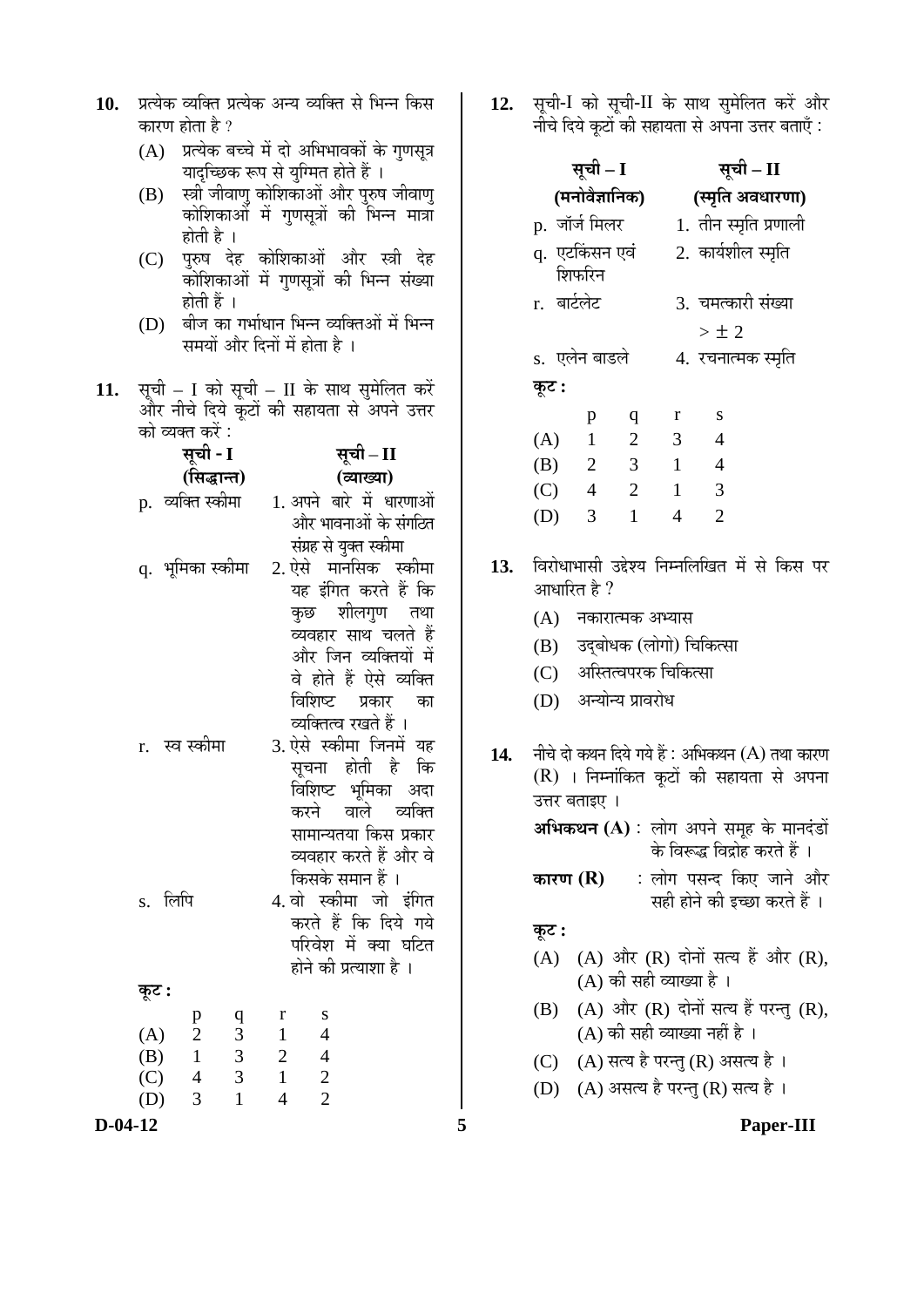- **15.** My friend is doing Masters Course in Management after completing a degree course in engineering. This act refers to the case of
	- (A) Autistic thinking
- (B) Convergent thinking
- (C) Divergent thinking
	- (D) Evaluative thinking
- **16.** Give the correct sequence for controlling irrational thoughts given below :
	- 1. Evaluate the accuracy
	- 2. Reward your self for effective change
	- 3. Prepare incompatible thoughts
	- 4. Develop awareness

**Codes :** 

- (A)  $4-2-1-3$
- (B)  $2-4-1-3$
- (C)  $4-1-3-2$
- $(D)$  3 2 1 4
- **17.** How many interactions can be studied in a  $2 \times 3 \times 5$  factorial design ?
	- (A)  $\begin{matrix} 4 \\ 4 \end{matrix}$  (B)  $\begin{matrix} 5 \\ 30 \end{matrix}$
	- $(C) 29$
- **18.** Which of the following is not an error in eye witness testimony ?
	- (A) Suggestibility
	- (B) Illusion of outgoing homogeneity
	- (C) Source monitoring
	- (D) Forgetting
- **19.** Which of the following factors help in making faster recovery from illness and helps in coping physical adversity more effectively ?
	- (A) Stress
	- (B) Optimism
	- (C) 'Type A' behaviour
	- (D) Ingratiation
- **20.** The essential unity of the individual self-sense with that of the universe principle is the central argument of
	- (A) Jainism
	- (B) Advaita Vedanta
	- (C) Yoga
	- (D) Buddhism

## **Paper-III b**-04-12

- **21.** The abstract, idealized representations that capture an average or typical notion of members of the category is known as
	- (A) Network
	- (B) Examplar
	- (C) Prototype
	- (D) Category presentation
- **22.** Because of the lightening speed, computers can retrieve and manipulate stored data faster than people can, but the human brain beats the computer hands down when it comes to
	- (A) Using heuristics
	- (B) Following algorithms
	- (C) Serial processing
	- (D) Simultaneous processing
- **23.** The final decisions reached by groups can often be predicted quite accurately by relatively simple rules. What these rules are known as ?
	- (A) Thumb rules
	- (B) Logistic rules
	- (C) Cognitive decision schemas
	- (D) Social decision schemas
- **24.** Children are taught names of objects, animals, people, etc., by binding the relation between names and form. According to Skinner functions as a verbal operant. (A) Sign (B) Symbol<br>(C) Tact (D) Mand  $(D)$  Mand
- **25.** Match List I with List II and indicate your answer using the codes given below :

|     |               | $List-I$      |                |                |          | $List - II$      |  |
|-----|---------------|---------------|----------------|----------------|----------|------------------|--|
|     |               | p. Cerebellum |                |                | 1. Sleep |                  |  |
|     |               | q. Reticular  |                |                |          | 2. Emotions      |  |
|     |               | Formation     |                |                |          |                  |  |
|     |               | r. Medulla    |                |                |          | 3. Reflexive     |  |
|     |               |               |                |                |          | activities       |  |
|     |               | s. Limbic     |                |                |          | 4. Motor control |  |
|     |               | system        |                |                |          |                  |  |
|     | <b>Codes:</b> |               |                |                |          |                  |  |
|     |               | р             | q              | r              |          | S                |  |
| (A) |               |               | $\overline{4}$ | $\overline{2}$ |          | 3                |  |
| (B) |               | 3             | $\overline{2}$ | 1              |          | 4                |  |
| (C) |               | $\mathbf{1}$  | $\overline{2}$ | 3              |          | 4                |  |
|     |               |               |                | 3              |          | 2                |  |
|     |               |               |                |                |          |                  |  |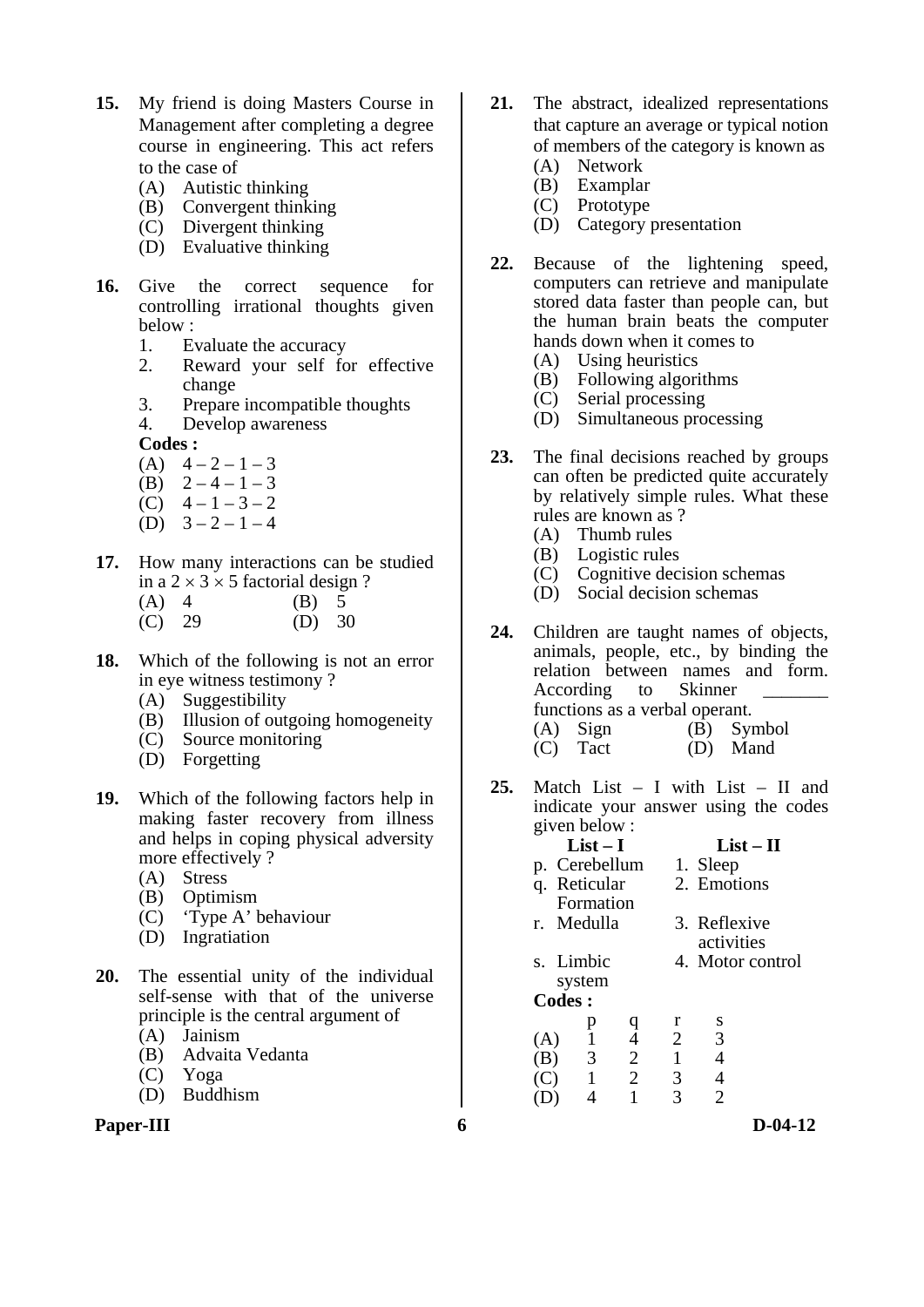- 15. <sup>मेरा मित्र इंजीनियरिंग में डिग्री कोर्स परा कर लेने</sup> के बाद मैनेजमेंट में स्नातकोत्तर कोर्स कर रहा है । यह कृत्य किस स्थिति का संकेत करता है ?
	- $(A)$  स्वलीन चिन्तन
	- (B) अभिसारी चिन्तन
	- (C) अपसारी चिन्तन
	- (D) मल्यांकनकारी चिन्तन
- 16. नीचे दिए गए अविवेकी विचारों को नियन्त्रित करने के लिए सही अनुक्रम बताएँ :
	- 1. यथार्थता का मूल्यांकन करना ।<br>2. परिवर्तन लाने के लिए
	- परिवर्तन लाने के लिए स्वयं को पारितोषिक देना ।
	- 3. असंगत विचारों की तैयारी करना ।<br>4. जागरूकता विकसित करना ।
	- जागरूकता विकसित करना ।

 $\overline{\Phi}$ :

- (A)  $4-2-1-3$
- (B)  $2-4-1-3$
- (C)  $4-1-3-2$
- (D)  $3-2-1-4$
- **17.**  $2 \times 3 \times 5$  कारक (या क्रमगुणित) अभिकल्प में कितनी अंत:क्रियाओं का अध्ययन किया जा सकता है  $\overline{?}$ 
	- (A) 4 (B) 5
	- (C) 29 (D) 30
- 18. चश्मदीद गवाह की साक्ष्य (या घोषणा) में निम्नलिखित में से क्या त्रूटि नहीं है ?
	- $(A)$  सुझावशीलता
	- (B) जावक (या निर्गामी) समरूपता का भ्रम
	- (C) स्रोत मोनीटरिंग
	- (D) विस्मरण
- 19. निम्नलिखित में से कौन सा कारक बीमारी से शीघ्र स्वस्थ करने और शारीरिक विपदा के साथ ज्यादा प्रभावी ढंग से जुझने में सहायता प्रदान करता है ?
	- $(A)$  तनाव
	- $(B)$  आशावाद
	- (C) 'टाईप-ए' कारक
	- (D) अनुग्रह
- **20.** समष्टीय सिद्धातों के साथ व्यक्तिगत स्वभाव की एकात्मकता निम्न में से किसकी मुख्य दलील है ?
	- $(A)$  जैन धर्म
	- (B) अद्वैत वेदान्त
	- $(C)$  योगा
	- (D) बुद्ध धर्म

- 21. अमर्त, आदर्शीकृत प्रस्तुतिकरण जो एक वर्ग के सदस्यों की औसत या प्रारूपिक (ठेठ) धारणा को बढ़ाती है क्या कहलाते हैं ?
	- (A) नेटवर्क (या जाल)
	- (B) उदाहरण प्रस्तुतकर्ता
	- (C) आदिरूप (या आदर्श)
	- (D) वर्ग प्रस्ततिकरण
- 22. विद्युत समान गति होने के कारण, कम्प्यूटर भंडारित आंकड़ा पुन:प्राप्त और उसमें हेरफेर/या जोड तोड लोगों की अपेक्षा अधिक तेजी से कर सकता है, परन्त निम्नलिखित स्थिति में मानव मस्तिष्क कम्प्यूटर को हरा देता है ।
	- (A) स्वतः शोध उपयोग<br>(B) अल्गोरिथम का अ
	- अल्गोरिथम का अनपालन
	- (C) सीरियल प्रोसेसिंग
	- (D) साथ-साथ प्रोसेसिंग
- 23. समूहों द्वारा लिये गये अन्तिम निर्णयों का प्राय: तुलनात्मक रूप से सरल नियमों द्वारा काफी ठीक-ठीक पूर्वानुमान किया जा सकता है । ऐसे नियमों को क्या कहते हैं ?
	- (A) अंगठे का नियम (थम्ब रूलस)
	- (B) तर्कपूर्ण (लॉजिसटिक्स) नियम
	- (C) संज्ञानात्मक निर्णय स्कीमा
	- (D) सामाजिक निर्णय स्कीमा
- 24. बच्चों को वस्तओं, पशओं, लोगों, इत्यादि के नाम, रूप और नामों के बीच सम्बन्ध जोड़ कर सिखाए जाते हैं ।स्किन्नर के अनुसार यह वाचिक \_ क्रियाप्रसत के रूप में कार्य करता है ।
	- (A) संकेत (B) प्रतीक
	- $(C)$  व्यवहार कौशल $(D)$  मैण्ड
- **25.** सची I को सची II के साथ समेलित करें और नीचे दिए कटों की सहायता से अपना उत्तर बताइए $\cdot$

|                        | $\mu$ and $\lambda$ and $\mu$ and $\mu$ and $\mu$ and $\mu$ and $\mu$ |
|------------------------|-----------------------------------------------------------------------|
| सूची – I               | सूची – II                                                             |
| p. अनुमस्तिष्क         | 1. निद्रा                                                             |
| q. जालाकार रचना        | 2. संवेग                                                              |
| मज्जा (मैड्यूला)<br>r. | 3. प्रत्यावर्तित क्रियाएँ                                             |
| s. लिम्बिक प्रणाली     | 4. चालक पेशीय                                                         |
|                        | नियन्त्रण                                                             |
|                        |                                                                       |

**Ûæú™ü :** 

|     | I) | a |   |               |
|-----|----|---|---|---------------|
| (A) |    |   | 2 | $\mathcal{R}$ |
| (B) | 3  | 2 |   |               |
| (C) |    | 2 | 3 |               |
| (D) |    |   | 3 |               |

**D-04-12 7 Paper-III**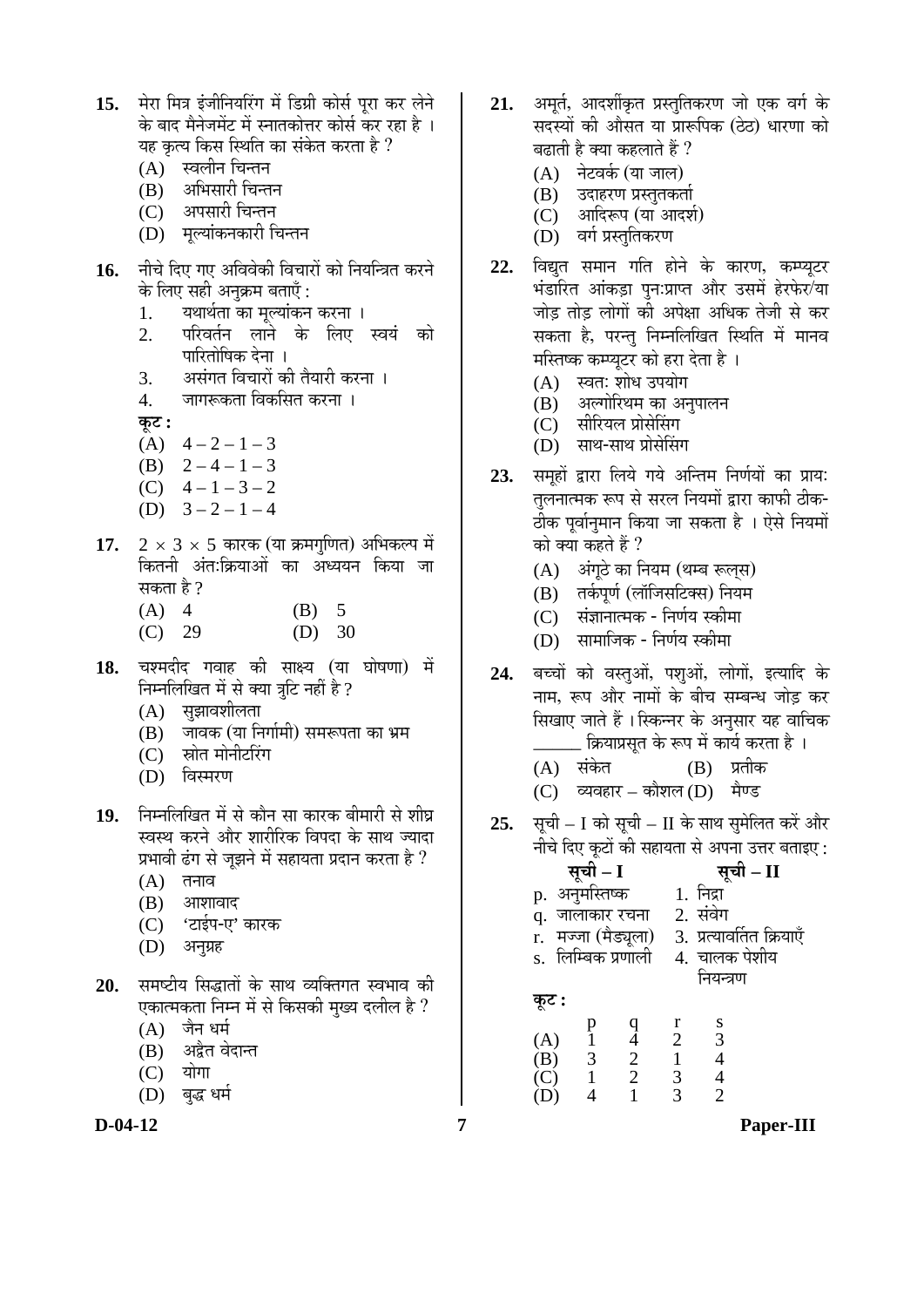- **26.** A motivation to defy the conformity in order to protect one's sense of freedom and self-efficacy is called
	- (A) Asserting one's uniqueness
	- (B) Coercion
	- (C) Disobedience
	- (D) Reactance
- **27.** Read each of the following two statements : Assertion (A) and Reason (R) and indicate your answer using the codes given below :
	- Assertion (A) : Projective testing would be of the greatest interest to psychodynamic personality psychologist.
	- **Reason** (**R**) : Projective testing is designed to uncover unconscious thoughts, feelings, and conflicts.
	- **Codes :**
	- (A) Both (A) and (R) are true and  $(R)$ is the correct explanation of (A).
	- (B) Both (A) and (R) are true, but (R) is not the correct explanation of  $(A)$ .
	- $(C)$  (A) is true, but  $(R)$  is false.
	- (D) (A) is false, but  $(R)$  is true.
- 28. Leaders who adjust their style, from one that is task-oriented and directive to one that is more relations-oriented and less directive, are following the principles of
	- (A) Democratic Leadership Theory
	- (B) Situational Leadership Theory
	- (C) Consultative Leadership Theory
	- (D) Equity Leadership Theory
- **29.** Match List I with List II and indicate your answer using the codes given below :

| p. Mixed<br>1. Creativity                  |  |
|--------------------------------------------|--|
| Model                                      |  |
| q. Regression<br>2. Type I and II          |  |
| intelligence                               |  |
| 3. Structure of<br>Elaboration<br>r.       |  |
| intellect                                  |  |
| 4. Emotional<br>s. Divergent               |  |
| thinking<br>intelligence                   |  |
| <b>Codes:</b>                              |  |
| r<br>S<br>Ч<br>р                           |  |
| $\overline{2}$<br>3<br>$\mathbf{1}$<br>(A) |  |
| 3<br>$\overline{2}$<br>$\mathbf{1}$<br>(B) |  |
| 3<br>$\overline{2}$<br>4<br>(C)            |  |
| $\overline{2}$<br>3                        |  |

**Paper-III 8 D-04-12** 

- **30.** According to epidemiology, different types of measures of epidemiology of mental illness are
	- 1. Prevalence<br>2. Point preva
	- Point prevalence
	- 3. Incidence
	- 4. Percentage
	- (A) 1, 2, 4 only (B) 1, 3, 4 only
	- (C) 2, 3, 4 only (D) 1, 2, 3 only
- **31.** Given below are two statements : Assertion (A) and Reason (R). Indicate your answer using the following codes : **Assertion (A) :** Encoding specificity states that a retrieval cue is
	- successful only if it is present at the time of encoding.
	- **Reason** (**R**) : When participants are given category names as retrieval it enables the participant of the experiment to remember which were previously presented to them to remember.
	- **Codes :**
	- (A) Both (A) and (R) are true and  $(R)$ is the correct explanation of (A).
	- (B) Both (A) and (R) are true, but (R) is not the correct explanation of  $(A)$ .
	- (C) (A) is true, but  $(R)$  is false.
	- (D) (A) is false, but (R) is true.
- **32.** Match List I with List II and use the following code for your answer :<br> $\mathbf{I} \cdot \mathbf{I} = \mathbf{I}$ List – II

|     | ⊷                             |                |                | ⊷              |  |
|-----|-------------------------------|----------------|----------------|----------------|--|
|     | p. Meaning of 1. Morpheme     |                |                |                |  |
|     | words                         |                |                |                |  |
|     | q. Rules that                 |                |                | 2. Phoneme     |  |
|     | govern the                    |                |                |                |  |
|     | order of                      |                |                |                |  |
|     | words                         |                |                |                |  |
|     | r. Smallest unit 3. Semantics |                |                |                |  |
|     | of sound                      |                |                |                |  |
|     | s. Smallest unit 4. Syntax    |                |                |                |  |
|     | of meaning                    |                |                |                |  |
|     | <b>Codes:</b>                 |                |                |                |  |
|     | p                             |                | r              | S              |  |
| (A) | $\overline{4}$                | $\frac{q}{3}$  | $\overline{2}$ | $\mathbf{1}$   |  |
|     | $\sim 1$<br>(B)               | $\overline{c}$ | 3 <sup>7</sup> | 4              |  |
| C)  | $\overline{1}$                | 3              |                | $\overline{2}$ |  |

(D) 4 2 3 1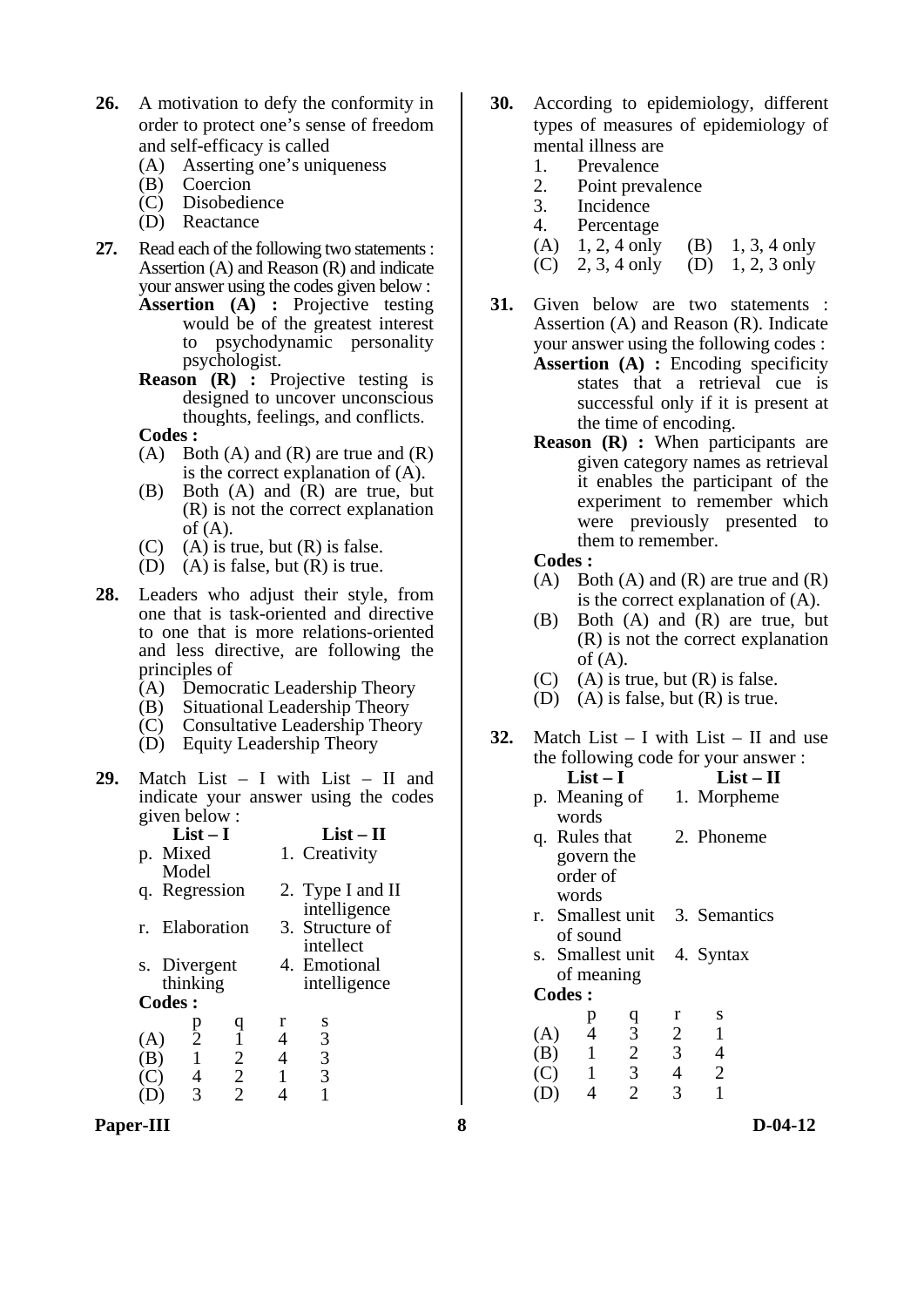| $26.$ स्वतन्त्रता तथा स्व-क्षमता की भावना को सुरक्षित |  |
|-------------------------------------------------------|--|
| रखने के लिए अनुरूपता का विरोध करने की                 |  |
| अभिप्रेरणा क्या कहलाती है ?                           |  |
|                                                       |  |

- $(A)$  । अपनी विशिष्टता को दढतापर्वक कहना
- (B) जबरदस्ती
- (C) अवज्ञा
- $(D)$  प्रतिघात
- **27.** निम्नलिखित दोनों अभिकथनों (A) और कारण (R) पढ़े और नीचे दिए गए कूटों से मिलाकर अपना उत्तर लिखें ।
	- **अभिकथन (A) :** मनोगतिक व्यक्तित्व के मनोवैज्ञानिक के लिए प्रक्षेपी परीक्षण अत्यधिक रूचिकर होता है ।
	- **कारण (R) :** प्रक्षेपी परीक्षण अचेतन विचारों, भावनाओं और दुविधाओं को प्रकट करने के लिए तैयार किया जाता है ।

 $\overline{3}$ :

- (A) (A) और (R) दोनों सत्य हैं और  $(R)$ (A) की सही व्याख्या है ।
- $(B)$   $(A)$  और  $(R)$  दोनों सत्य हैं लेकिन  $(R)$ (A) की सही व्याख्या नहीं है ।
- (C)  $(A)$  सत्य है किन्तु (R) गलत है ।
- (D)  $(A)$  असत्य है किन्तु (R) सत्य है ।
- 28. जो नेता अपनी कार्यशैली को, कार्य-अभिमुखी तथा निदेशात्मक शैली से हटकर सम्बन्ध-उन्मुखी और कम निदेशात्मक शैली के साथ समायोजित करते हैं, वे किन सिद्धान्तों का पालन करते हैं ?
	- (A) लोकतान्त्रिक नेतृत्व सिद्धान्त
	- (B) स्थितिपरक नेतृत्व सिद्धान्त
	- (C) परामर्शक नेतृत्व सिद्धान्त
	- (D) समता नेतृत्व सिद्धान्त
- 29. सूची I को सूची II के साथ सुमेलित करें और <u>नीचे दिये कूटों से अपना उत्तर बताइये :</u>

| <b>सूची – I</b><br>p.  मिश्रित मॉडल |                |                | सूची – II            |                         |  |  |  |
|-------------------------------------|----------------|----------------|----------------------|-------------------------|--|--|--|
|                                     |                |                |                      | 1. सृजनात्मकता          |  |  |  |
| .<br>q. प्रतिगमन                    |                |                | 2. टाईप-I और टाईप-   |                         |  |  |  |
|                                     |                |                |                      | II बुद्धि               |  |  |  |
| r. विस्तरण                          |                |                |                      | 3. बुद्धि की संरचना     |  |  |  |
|                                     | s. अपसारी सोच  |                | 4. संवेगात्मक बुद्धि |                         |  |  |  |
| कूट :                               |                |                |                      |                         |  |  |  |
|                                     | p              | q              | $\bf r$              | S                       |  |  |  |
| (A)                                 | $\overline{2}$ |                | 4                    | 3                       |  |  |  |
| (B)                                 | $\overline{1}$ | 2              | $\overline{4}$       | $\overline{\mathbf{3}}$ |  |  |  |
| (C)                                 | 4              | 2              | $\mathbf{1}$         | 3                       |  |  |  |
| (D)                                 | 3              | $\overline{2}$ |                      |                         |  |  |  |
|                                     |                |                |                      |                         |  |  |  |

- 30. महामारी विज्ञान के अनसार मानसिक रोगों के महामारी विज्ञान के विभिन्न मापक हैं :-
	- 1. व्यापकता 2. क्षण-व्यापकता
	- 3. इन्सीडेन्स 4. प्रतिशतता
	- $(A)$  केवल 1, 2, 4  $(B)$  केवल 1, 3, 4

(C) केवल 2, 3, 4 (D) केवल 1, 2, 3

- 31. नीचे दो कथन दिए गए हैं, एक को अभिकथन  $(A)$  का नाम और दुसरे को कारण  $(R)$  का नाम हिया गया है । नीचे दिये कूटों से सही उत्तर का चयन करें $\cdot$ 
	- **अभिकथन (A) :** कूटबद्ध विशिष्टता बताती है कि पनः प्राप्ति संकेत सिर्फ तभी सफल होता है जब यह कुटबद्धकरण के समय उपस्थित रहता है ।
	- **कारण (R) :** जब प्रतिभागियों को पनः प्राप्ति संकेतों के रूप में श्रेणी नाम दिए जाते हैं तो ये प्रयोग के प्रतिभागी को वह स्मरण करने में सहायक होता है जो उसे पूर्व में स्मरण करने के लिये दिये गये थे ।
	- $\overline{\phi}$ **:**
	- $(A)$   $(A)$  और  $(R)$  दोनों सत्य हैं और  $(R)$ ,  $(A)$  की सही व्याख्या है ।
	- $(B)$   $(A)$  और  $(R)$  दोनों सत्य हैं परन्तु  $(R)$ , (A) की सही व्याख्या नहीं है ।
	- (C)  $(A)$  सत्य है परन्तु (R) असत्य है।
	- $(D)$   $(A)$  असत्य है परन्तु (R) सत्य है ।
- **32.** सूची I को सूची II से सुमेलित कीजिए और अपने उत्तर के लिए निम्नांकित कूट का उपयोग करें :

|       | सूची – I           |                         |                | सूची – II       |  |
|-------|--------------------|-------------------------|----------------|-----------------|--|
|       | p. शब्दों का अर्थ  |                         |                | 1. रूपग्राम     |  |
|       | q.  शब्दों का क्रम |                         |                | 2. स्वनिम       |  |
|       | संचालित करने       |                         |                |                 |  |
|       | वाले नियम          |                         |                |                 |  |
|       | r. ध्वनि की सबसे   |                         |                | 3. अर्थ विज्ञान |  |
|       | छोटी इकाई          |                         |                |                 |  |
|       | s. अर्थ की सबसे    |                         |                | 4. वाक्य रचना   |  |
|       | छोटी इकाई          |                         |                |                 |  |
| कूट : |                    |                         |                |                 |  |
|       | p                  | q                       | r              | S               |  |
| (A)   | $\overline{4}$     | $\frac{3}{2}$           | $\overline{2}$ | $\overline{1}$  |  |
| (B)   | $\overline{1}$     |                         | $\mathfrak{Z}$ | $\overline{4}$  |  |
| (C) 1 |                    | $\overline{\mathbf{3}}$ | $\overline{4}$ | 2               |  |
| (D)   | 4                  | $\overline{2}$          | 3              | 1               |  |

**D-04-12 9 Paper-III**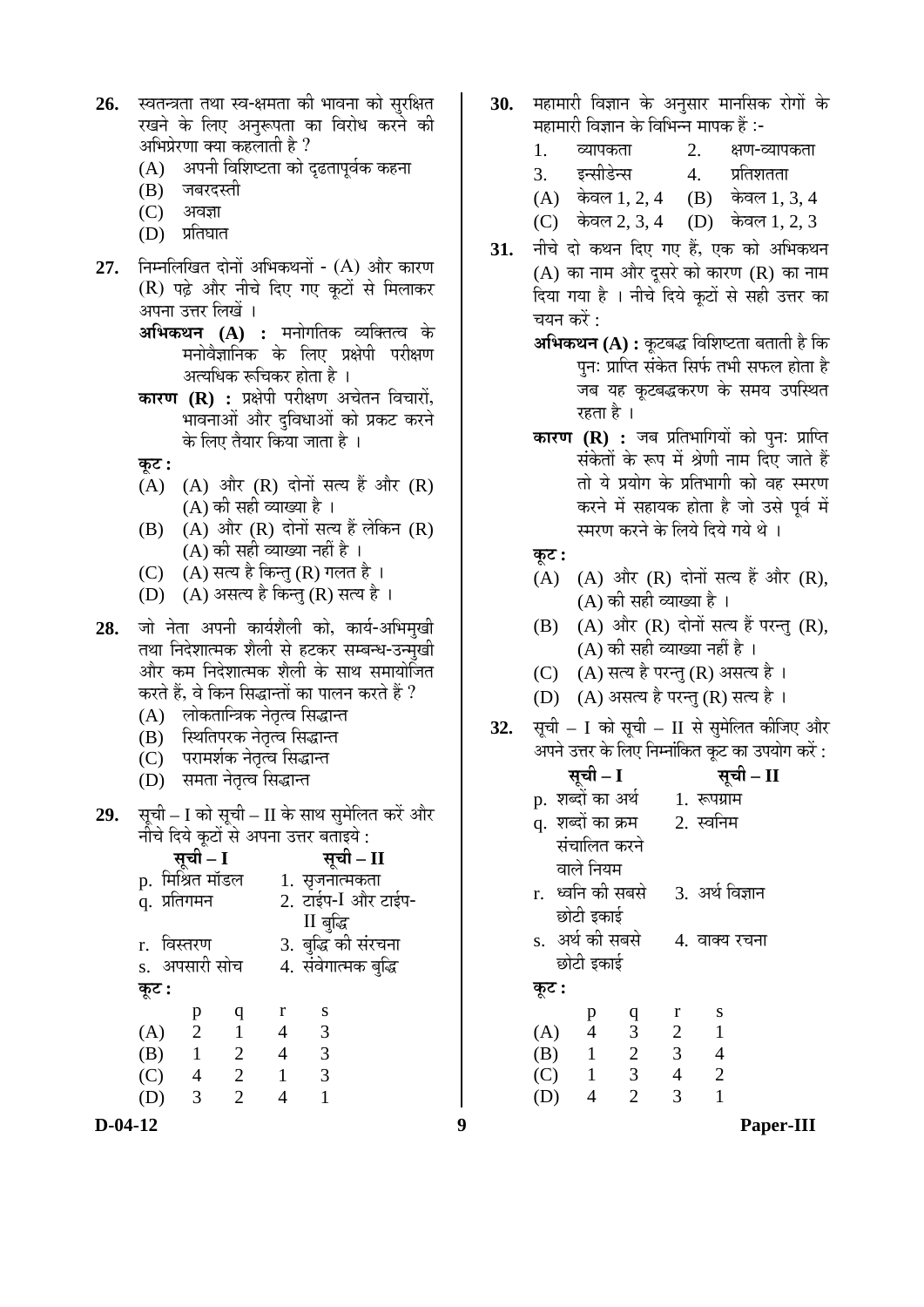- **33.** Given below are two statements, one labelled as Assertion (A), and the other labelled as Reason (R) :
	- **Assertion (A) :** Entrepreneurs prefer to take moderate risks, as a result of skill and not chance.
	- **Reason** (**R**) : Entrepreneurs usually have innovative ideas and they persistently work to implement those ideas.

In the context of the above two statements, which one of the following is correct ?

- (A) Both (A) and (R) are true and  $(R)$ is the correct explanation of (A).
- (B) Both (A) and (R) are true, but (R) is not the correct explanation of  $(A)$ .
- $(C)$  (A) is true, but  $(R)$  is false.
- (D) (A) is false, but  $(R)$  is true.
- **34.** Building an environment of acceptance and appreciation of all students for supporting students' motivation to learn is the objective of
	- (A) Grouping
	- (B) Evaluation
	- (C) Recognition
	- (D) Responsibility
- **35.** A positive or negative environmental stimulus that motivates behaviour
	- (A) Reinforcement
	- (B) Punishment
	- (C) Incentive
	- (D) Learning
- **36.** The seat of emotion is to be found in the
	- (A) Reticular formation
	- (B) Hind brain
	- (C) Limbic system
	- (D) Fore brain

**Paper-III** D-04-12

- **37.** If a manager gives Kavita a positive appraisal on her first evaluation as an employee because he thought that she had been a 'top-notch' performer in her job interview, he may be making an error based on
	- (A) halo effect<br>(B) attributions
	- $(B)$  attributional errors<br>(C) leniency error
	- $(C)$  leniency error<br> $(D)$  self-serving bi
	- self-serving bias
- **38.** The most common cause of severe intellectual and emotional impairment in older individuals is
	- (A) Parkinson's disease
	- (B) Multiple sclerosis
	- (C) Alzheimer's disease
	- (D) Senile psychosis
- **39.** Match List I with List II and select the correct answer using the codes given below :

|            | $List-I$           |                      |                | $List-II$                    |
|------------|--------------------|----------------------|----------------|------------------------------|
|            | (Designs)          |                      |                | (Features)                   |
|            | p. Block design    |                      |                | 1. Each subject              |
|            |                    |                      |                | participates                 |
|            |                    |                      |                | under all                    |
|            |                    |                      |                | experimental<br>conditions   |
| q.         | Factorial          |                      | 2.             | Experiments with             |
|            | design             |                      |                | more than two                |
|            |                    |                      |                | independent                  |
|            |                    |                      |                | variables                    |
| r.         | Single-factor      |                      |                | 3. Subjects matched          |
|            | repeated-          |                      |                | on some                      |
|            | measures           |                      |                | extraneous                   |
|            | design             |                      |                | variable related             |
|            |                    |                      |                | to the dependent<br>variable |
| S.         | Time series        |                      |                | 4. Studies the same          |
|            | design             |                      |                | set of                       |
|            |                    |                      |                | experimental                 |
|            |                    |                      |                | units on several             |
|            |                    |                      |                | occasions                    |
|            |                    |                      |                | 5. Suitable for              |
|            |                    |                      |                | studying the                 |
|            |                    |                      |                | interactions                 |
|            |                    |                      |                | among the                    |
|            |                    |                      |                | independent<br>variables     |
|            | <b>Codes:</b>      |                      |                |                              |
|            |                    |                      | r              | S                            |
| (A)        |                    |                      | $\mathbf{1}$   | $\frac{2}{1}$                |
| (B)        | p 5<br>3<br>3<br>3 | $\frac{93}{5}$ 5 2 5 | $\overline{4}$ |                              |
| (C)<br>(D) |                    |                      | $\mathbf{1}$   | $\overline{\mathcal{A}}$     |
|            |                    |                      | $\mathbf{1}$   | $\overline{4}$               |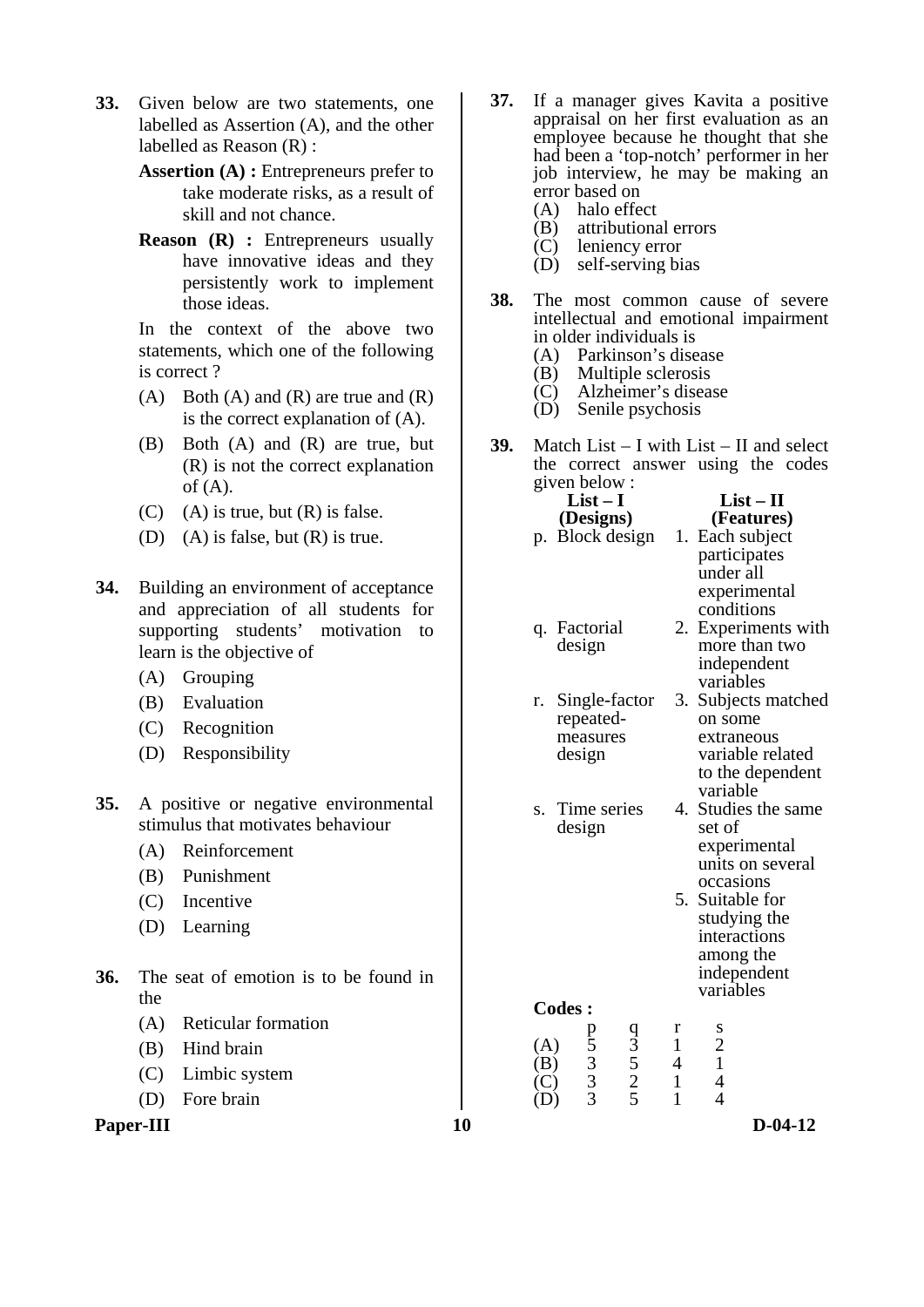- 33. नीचे दो कथन दिये गये हैं, एक को अभिकथन (A) और दुसरे को कारण (R) का नाम दिया गया है:
	- **अभिकथन (A) :** उद्यमी, विकल्प के बजाय कोशल के परिणामस्वरूप साधारण जोखिम उठाना पसन्द करते हैं ।
	- **कारण (R) :** उद्यमियों के, आमतौर पर .<br>नवप्रवर्तनीय विचार होते हैं और उन <u>विचारों को क्रियान्वित करने के लिये वे</u> अनवरत रूप से कार्य करते हैं ।

उपर्युक्त दो कथनों के संदर्भ में, निम्नलिखित में से सही कौन सा है  $\overline{v}$ 

- $(A)$   $(A)$  और  $(R)$  दोनों सत्य हैं और  $(R)$ , (A) की सही व्याख्या है ।
- $(B)$   $(A)$  और  $(R)$  दोनों सत्य हैं परन्तु  $(R)$ ,  $(A)$  की सही व्याख्या नहीं है ।
- (C) (A) सत्य है परन्तु (R) असत्य है।
- (D) (A) असत्य है परन्तु (R) सत्य है।
- 34. छात्रों की सीखने की प्रेरणा की सहायता के लिए समस्त छात्रों के स्वीकरण तथा समादर का <u>वातावरण बनाना किसका उद्देश्य होता है</u> ?
	- (A) समहीकरण
	- (B) मल्यांकन
	- $(C)$  मान्यता
	- (D) जिम्मेदारी
- 35. सकारात्मक या नकारात्मक पर्यावरणीय उद्दीपन जो व्यवहार को अभिप्रेरित करता है
	- $(A)$  प्रबलन
	- (B) दण्ड
	- (C) प्रोत्साहन
	- (D) अधिगम
- 36. FED FED THE THE ASSED THE THE THE THE THE THE THE THE THE STATE THE STATE THE STATE OF THE STATE THE STATE T
	- $(A)$  जालीदार रचना
	- (B) पश्च मस्तिष्क
	- (C) लिम्बिक प्रणाली
	- (D) मस्तिष्क का अग्रभाग
- 37. यदि कविता को कर्मचारी के रूप में उसके प्रथम मल्यांकन पर प्रबन्धक सकारात्मक मल्य निर्धारण करता है क्योंकि उसने सोचा कि कविता अपने <u>जॉब साक्षात्कार में सर्वश्रेष्ठ निष्पादक रही, वो</u> निम्नलिखित के आधार पर त्रटि कर सकता है:
	- $(A)$  परिवेश प्रभाव
	- (B) गुणारोपणीय त्रुटियां
	- (C) उदारता त्रूटि
	- (D) आत्मोपकारी पर्वाग्रह
- 38. वृद्ध व्यक्तियों में बौद्धिक और सांवेगिक क्षति का सामान्य कारण है  $-$ 
	- $(A)$  पार्किन्सन्स रोग
	- (B) मल्टीपल स्क्लेरोसिस
	- (C) एलज़ाइमर रोग
	- (D) सेनाइल साइकोसिस
- 39. सूची I को सूची II के साथ सुमेलित करें और नीचे दिये कूटों से सही उत्तर का चयन करें:

|    | सूची – I |                |                  |                           |              |                | सूची – II                 |                           |
|----|----------|----------------|------------------|---------------------------|--------------|----------------|---------------------------|---------------------------|
|    |          | (अभिकल्प)      |                  |                           |              |                | (विशेषताएँ)               |                           |
|    |          | p. ब्लॉक (या   |                  |                           |              |                | 1. प्रत्येक प्रयोज्य सभी  |                           |
|    | खण्ड)    |                |                  |                           |              |                |                           | प्रयोगात्मक स्थितियों के  |
|    |          | अभिकल्प        |                  |                           |              |                | अंतर्गत भाग लेता है ।     |                           |
|    |          | q. कारक (या    |                  |                           |              |                | 2. दो से ज्यादा स्वतन्त्र |                           |
|    |          | क्रमगुणित)     |                  |                           |              |                | चरों के साथ प्रयोग        |                           |
|    |          | अभिकल्प        |                  |                           | करना ।       |                |                           |                           |
| r. |          | एकल-कारक       |                  |                           |              |                |                           | 3. प्रयोज्य, आश्रित चर से |
|    |          | पुनरावर्तन माप |                  |                           |              |                |                           | सम्बन्धित किसी बाहरी      |
|    |          | अभिकल्प        |                  |                           |              |                |                           | चर के साथ सुमेलित है ।    |
|    |          | s.  समय सारिणी |                  |                           |              |                |                           | 4. प्रयोगात्मक इकाइयों के |
|    |          | अभिकल्प        |                  |                           |              |                | एक ही समुच्चय का          |                           |
|    |          |                |                  |                           |              |                | बहुत से अवसरों पर         |                           |
|    |          |                |                  |                           |              |                | अध्ययन करना ।             |                           |
|    |          |                |                  | 5.  स्वतन्त्र चरों के बीच |              |                |                           |                           |
|    |          |                |                  |                           |              |                | अंतःक्रियाओं का           |                           |
|    |          |                |                  |                           |              |                | अध्ययन करने हेत्          |                           |
|    |          |                |                  |                           | उपयुक्त ।    |                |                           |                           |
|    | कूट :    |                |                  |                           |              |                |                           |                           |
|    |          |                | $\boldsymbol{q}$ |                           | $\bf r$      | S              |                           |                           |
|    | (A)      | p<br>5         | $\overline{3}$   | $\overline{1}$            |              | $\overline{2}$ |                           |                           |
|    | (B)      | $\mathfrak{Z}$ | $\mathfrak{S}$   | $\overline{4}$            |              | $\mathbf{1}$   |                           |                           |
|    | (C)      | $\overline{3}$ | $\overline{c}$   | $\mathbf{1}$              |              | $\overline{4}$ |                           |                           |
|    | (D)      | 3              | 5                |                           | $\mathbf{1}$ | $\overline{4}$ |                           |                           |

**D-04-12 11 Paper-III**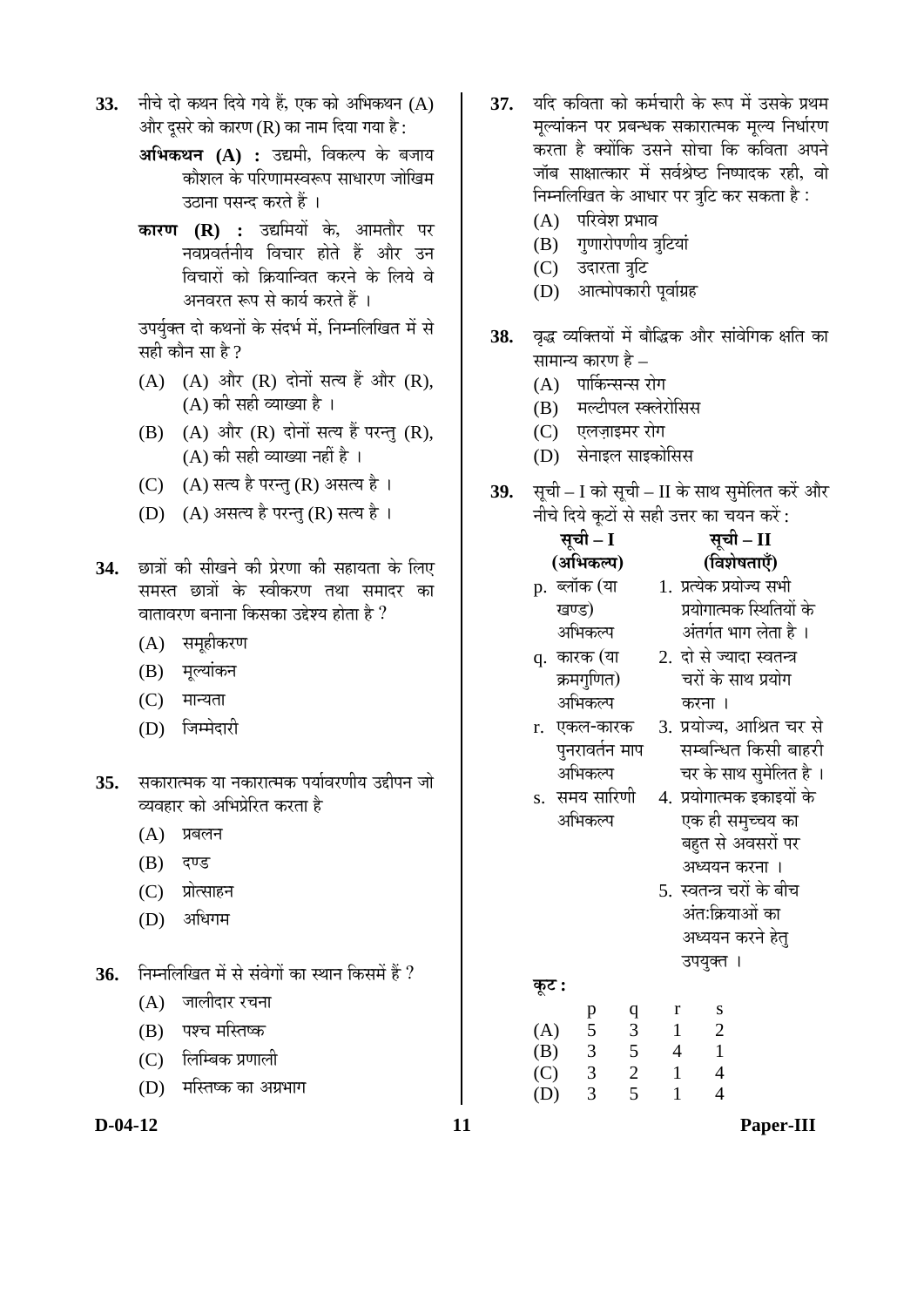- **40.** Read each of the following two statements – Assertion (A) and Reason (R) and indicate your answer using the codes given below :
	- **Assertion (A) :** Mansi wants to be superior, winning and being the best in any work she does.
	- **Reason** (**R**) : A personal intention to seem competent or perform well in the eyes of others.

 **Codes :** 

- (A) Both (A) and (R) are true and  $(R)$ is the correct explanation of (A).
- (B) Both (A) and (R) are true, but (R) is not the correct explanation of  $(A)$ .
- $(C)$  (A) is true, but  $(R)$  is false.
- (D) (A) is false, but  $(R)$  is true.
- **41.** The research findings indicate that job satisfaction and performance usually have
	- (A) weak negative correlation
	- (B) no correlation
	- (C) weak positive correlation
	- (D) strong positive correlation
- **42.** Which of the following is not a "critical situation" in the learning theory of personality development ?
	- (A) Feeding
	- (B) Sex Training
	- (C) Language Training
	- (D) Anger Training
- **43.** Match List I and List II and indicate your answer using the codes given below :

|               | $List-I$       |                |   | $List-II$                    |                   |
|---------------|----------------|----------------|---|------------------------------|-------------------|
|               | (Disorder)     |                |   | (Explanation)                |                   |
|               | p. Depression  |                |   | 1. Classical                 |                   |
|               |                |                |   | conditioning                 |                   |
|               |                |                |   | q. Schizophrenia 2. Negative |                   |
|               |                |                |   |                              | attribution style |
|               | r. Phobia      |                |   | 3. Alcoholism                |                   |
|               | s. Korsakoff's |                |   | 4. Dopamine                  |                   |
|               | syndrome       |                |   | hypothesis                   |                   |
| <b>Codes:</b> |                |                |   |                              |                   |
|               | p              | q              | r | S                            |                   |
| (A)           | 3              | $\overline{2}$ | 4 | 1                            |                   |
| (B)           | $\overline{2}$ | $\overline{4}$ | 1 | 3                            |                   |
| ( ' )         | $\mathbf{1}$   | 3              | 2 | 4                            |                   |
|               | 2              |                |   |                              |                   |

- **44.** Feature Detector neurons consist of
	- 1. Complex cells
	- 2. Simple cells
	- 3. Glial cells
	- 4. Hyper complex cell
	- (A)  $1$  and  $2$  only<br>(B)  $2$ ,  $3$  and  $4$  or
	- $2, 3$  and 4 only
	- $\overrightarrow{C}$  1, 2 and 4 only
	- (D) 3 and 4 only
- **45.** One of the Neo-Freudian psychologists combines the humanistic, existential and psychoanalytic perspectives in which of the following concepts ?
	- (A) Personality Development
	- (B) Positive Psychology
	- (C) Theory of Love
	- (D) None of these

#### **Question Nos. 46 to 50 :**

Read the following paragraph and answer the five questions which follow :

 A researcher in personality and psychometry, after a thorough scrutiny of<br>human characteristics, located eighty human characteristics, located eighty personality scales which presumably provide a comprehensive description of human personality. He administered these scales to a sufficiently large sample  $(N = 1000)$  and obtained the intercorrelations among the eighty scales. The researcher wanted to factor analyse these scales. Retaining unities in the diagonal spaces of the  $80 \times 80$ correlation matrix, the unrotated factors were extracted. Using various criteria for deciding the number of factors for rotation, fifteen factors were retained. The fifteen factors together explained 70% of the total variance. These fifteen factors were rotated by following a suitable method and the resulting<br>inter-correction matrix was examined. inter-correction matrix was examined. Several of the inter-factor correlations were fairly high. Second-order factor analysis was then carried out which yielded five, nearly orthogonal factors.

- **46.** While factor-analyzing the  $80 \times 80$ correlation matrix, out of the following four factor extraction methods, which one has probably been employed in the above work ?
	- (A) Least square method
- (B) Confirmatory factor analysis method
- (C) Principal axes method
	- (D) Principal components method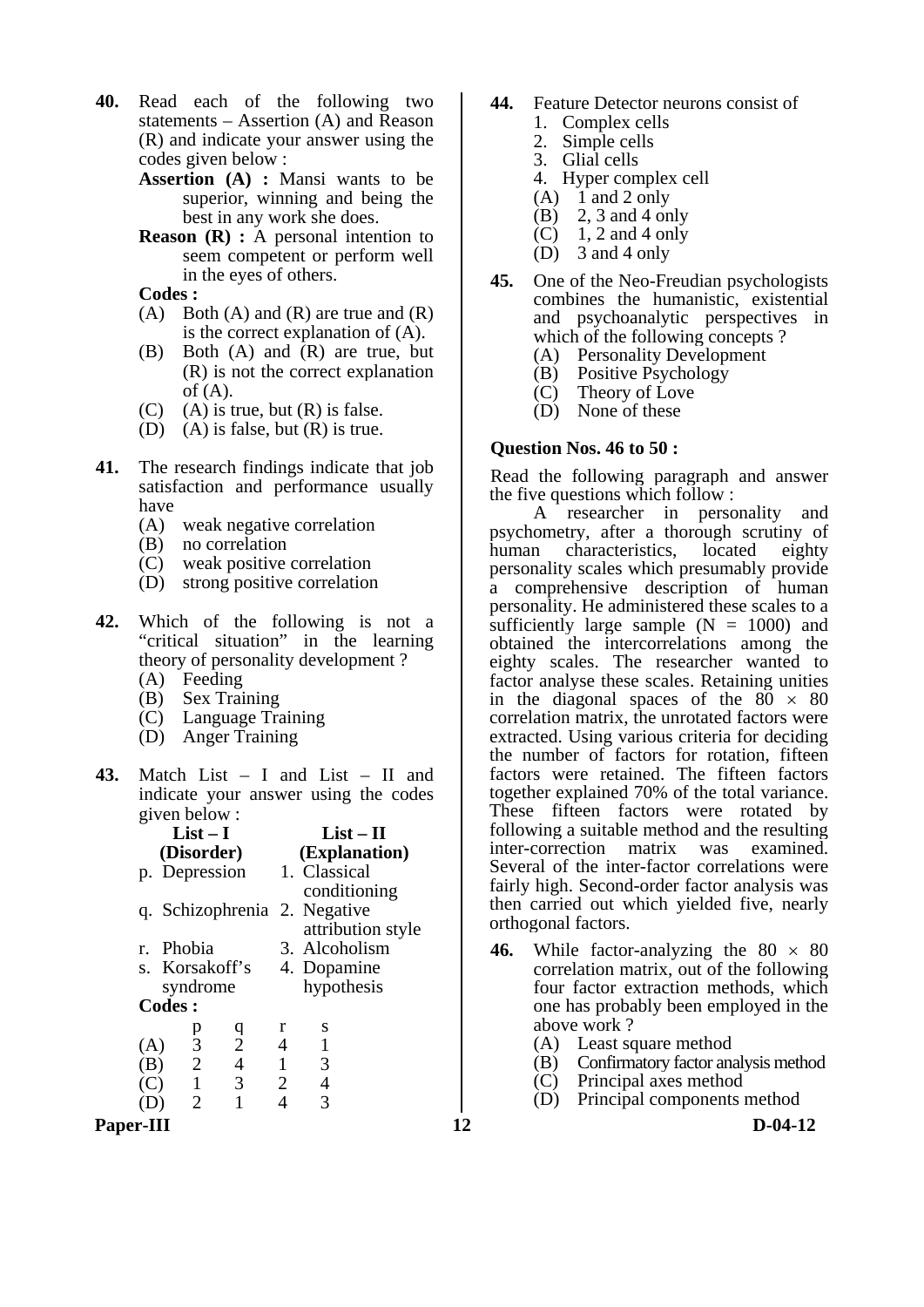- 40. **निम्नलिखित दो कथन पढें, अभिकथन (A) और** कारण (R) और नीचे दिये कटों से अपना उत्तर बताइए $\cdot$ 
	- **अभिकथन (A) :** मानसी जो भी काम करती उसमें सर्वोत्तम हो कर और विजयी हो कर सर्वश्रेष्ठ बनना चाहती है ।
	- **कारण (R) :** दूसरों की आंखों में अच्छे निष्पादन और दक्ष दिखाई पडने का व्यक्तिगत इरादा ।
	- **Ûæú™ü :**
	- $(A)$   $(A)$  और  $(R)$  दोनों सत्य हैं और  $(R)$ ,  $(A)$  की सही व्याख्या है।
	- $(B)$   $(A)$  और  $(R)$  दोनों सत्य हैं परन्तु  $(R)$ ,  $(A)$  की सही व्याख्या नहीं है ।
	- (C) (A) सत्य है परन्तु (R) असत्य है ।
	- (D) (A) असत्य है परन्तु (R) सत्य है।
- 41. शोध परिणाम इंगित करते हैं कि जॉब संतुष्टि और निष्पादन का सामान्यतया  $-$ 
	- $(A)$  कमजोर नकारात्मक सहसम्बन्ध होता है)।
	- $(B)$  कोई सहसम्बन्ध नहीं होता है)
	- (C) कमजोर सकारात्मक सहसम्बन्ध होता है)।
	- $(D)$  शक्तिशाली सकारात्मक सहसम्बन्ध होता है)।
- 42. व्यक्तित्व विकास में निम्नलिखित में से कौनसी
	- "क्रान्तिक स्थिति" नहीं है ?<br>(A) पोषण करना (  $(B)$  सेक्स प्रशिक्षण<br>(D) क्रोध प्रशिक्षण
	- $(C)$  भाषा प्रशिक्षण
- **43.** सची I को सची II के साथ मिलाइए और नीचे दिए गए कटों के प्रयोग से अपना उत्तर  $\widehat{\mathbb{M}}$ खिए :

|                            | सूची – I                                  |                                           |                |                                                 | सूची – II           |  |  |
|----------------------------|-------------------------------------------|-------------------------------------------|----------------|-------------------------------------------------|---------------------|--|--|
|                            | (विकृति)                                  |                                           |                |                                                 | (व्याख्या)          |  |  |
| p. डिप्रेशन                |                                           |                                           |                |                                                 | 1. क्लासिकी अनुबंधन |  |  |
|                            | q. सिजोफ्रेनिया                           |                                           |                | 2. नकारात्मक                                    |                     |  |  |
|                            |                                           |                                           |                | गुणारोपण शैली                                   |                     |  |  |
| r. फोबिया                  |                                           |                                           |                | 3. मदिरा आसक्ति                                 |                     |  |  |
|                            | s. कार्सकॉफ                               |                                           | 4. डोपामाइन    |                                                 |                     |  |  |
|                            | सिन्ड्रोम                                 |                                           |                | हाइपोथेसिस                                      |                     |  |  |
| कूट :                      |                                           |                                           |                |                                                 |                     |  |  |
|                            |                                           |                                           | r              | S                                               |                     |  |  |
| $(A)$<br>$(B)$             | $\begin{matrix} p \\ 3 \\ 2 \end{matrix}$ | $\begin{matrix} 9 \\ 2 \\ 4 \end{matrix}$ | 4              | $\begin{array}{c} 1 \\ 3 \\ 4 \\ 3 \end{array}$ |                     |  |  |
|                            |                                           |                                           | $\mathbf{1}$   |                                                 |                     |  |  |
| (C)                        | $\mathbf{1}$                              | 3                                         | $\overline{2}$ |                                                 |                     |  |  |
| $\left( \mathrm{D}\right)$ | $\overline{2}$                            |                                           | 4              |                                                 |                     |  |  |

- 44. अभिलक्षण संसचक न्यरॉन में निहित होते हैं
	- 1. जटिल कोशिका
	- 2. सरल कोशिका
	- 3. ग्लायल कोशिका
	- 4. अति जटिल कोशिका
	- $(A)$  केवल 1 और 2
	- $(B)$  केवल 2, 3 और 4
	- $(C)$  केवल 1, 2 और 4
	- (D) केवल 3 और 4
- **45.** ×®Ö´®Ö×»Ö×ÜÖŸÖ ´Öë ÃÖê ×ÛúÃÖ ÃÖÓ¯ÖÏŸµÖµÖ ´Öë ‹Ûú ×®ÖµÖÖê±ÏúÖòµÖ×›üµÖ®Ö <u>मनोवैज्ञानिक, मानववादी, अस्तित्ववाद,</u> मनोविश्लेषणात्मक परिप्रेक्ष्य का मिश्रण होता है ?
	- $(A)$  व्यक्तित्व विकास
	- (B) सकारात्मक मनोविज्ञान
	- (C) प्रेम का सिद्धान्त
	- (D) इनमें से कोई नहीं

# **प्रश्न नं.: 46 से 50 :**

निम्नलिखित परिच्छेद पढिए और नीचे दिए पाँच प्रश्नों का उत्तर दीजिए $\colon$ 

व्यक्तित्व एवं मनोमिति में शोधकर्ता ने, मानवीय विशेषताओं की सम्पर्ण छान-बीन के पश्चात, अस्सी व्यक्तित्व मापनियां (स्केलस) पाई जो शायद मानवीय व्यक्तित्व का समग्र विवरण प्रदान करेगा । उसने इन मापनियों को काफी बड़े प्रतिदर्श में प्रयुक्त की (N = 1000) और अस्सी मापनियों के बीच अंत: सहसम्बन्ध प्राप्त किए । शोधकर्ता इन मापनियों का कारक-विश्लेषण करना चाहता है ।  $80 \times 80$  सहसम्बन्ध मैट्रिक्स के विकर्णी स्थानों में यूनिटीस रखते हुए, अघूर्णित कारक निकाल लिये गये । घुर्णन के लिए कारकों की संख्या का फैसला करने के लिए विभिन्न मानदंडों का उपयोग करके. पन्द्रह कारक प्रतिधारित किए । इन पन्द्रह कारकों ने कुल प्रसरण में 70% की व्याख्या की । यह पन्द्रह कारक उपयक्त विधि की सहायता से घर्णित किये गये और परिणमित अंतः सहसम्बन्ध मैटिक्स की जाँच की गई । कुछ अंत: सहसम्बन्ध काफी उच्च थे । फिर द्वितीय कोटि का कारक विश्लेषण किया गया जिसके फलस्वरूप पाँच लगभग लंबकोणीय कारकों की लब्धि हई ।

- **46.**  $80 \times 80$  सहसम्बन्ध मैट्रिक्स का कारक विश्लेषण करते समय, निम्नलिखित चार कारक निष्कर्षण विधियों में से किसका उपर्युक्त कार्य में विनियोजन किया गया होगा ?
	- (A) न्यूनतम वर्ग विधि
	- (B) पुष्टिकारक कारक-विश्लेषण विधि
	- (C) प्रिन्सिपल ॲक्सेस विधि
	- (D) प्रिन्सिपल कांपोनंटस विधि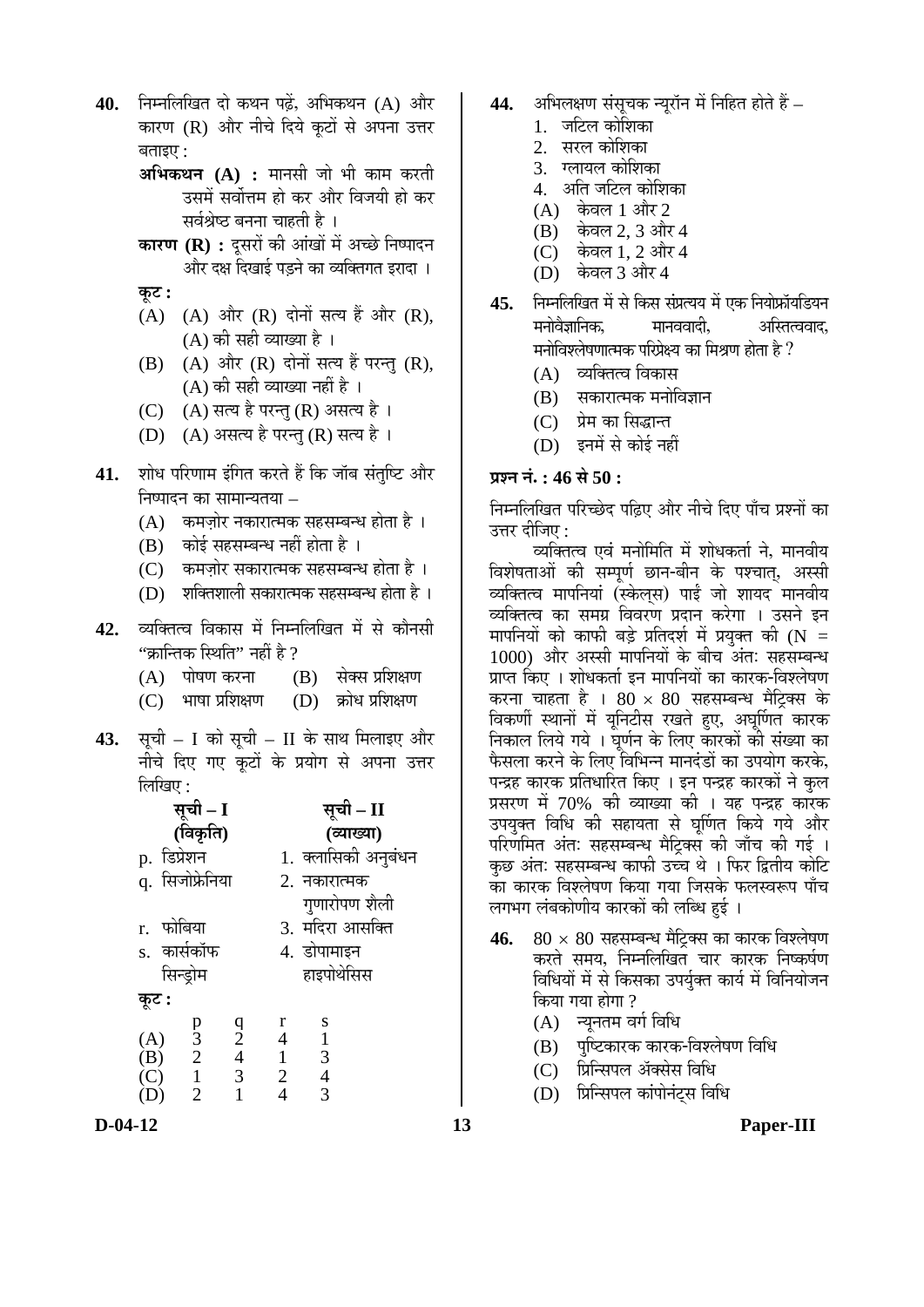- **47.** Which one of the following, is not the criterion for deciding the number of factors for rotation ?
	- (A) Cattell's Scree
	- (B) Guttmann's root  $\geq 1$  criterion
	- (C) Percentage of total variance explained by the factor solution
	- (D) Wilks' criterion
- **48.** Out of the following four factor rotation methods, which method/s can yield the above reported results ?
	- 1. Oblimin rotation
	- 2. Varimax rotation
	- 3. Promax rotation
	- 4. Quartimax rotation
	- $(A)$  1 and 2 only
	- $(B)$  1 and 3 only
	- (C) 2 and 3 only
	- (D) 2 and 4 only
- **49.** Which of the following condition/s is/are necessary for carrying out second-order factor analysis ?
	- 1. It is hypothesized that there are a few orthogonal second-order factors.
	- 2. The first-order factors should have been obliquely rotated.
	- 3. At least, some of the inter-factor correlations should be fairly high.
	- $(A)$  1 and 2 only
	- (B) 1 and 3 only
	- (C) 2 and 3 only
	- (D) 1, 2 and 3
- **50.** The two factors are said to be orthogonal, when the angle of separation between the two factors is
	- (A) 90 degrees
	- (B) lesser than 90 degrees
	- (C) greater than 90 degrees
	- (D) in between zero to 180 degrees

**Paper-III** D-04-12

- **51.** Difficulty in deployment of attention can occur in which of the following states :
	- 1. Engagement
	- 2. Distraction
	- 3. Disengagement
	- 4. Shifting
	- $(A)$  1 and 3 only
	- (B) 1, 2 and 4 only
	- $(C)$  1, 3 and 4 only
	- (D) 2, 3 and 4 only
- **52.** Match List I with List II and indicate your answer using the codes given below :

|               | $List-I$        |                |   | $List-II$                                                           |
|---------------|-----------------|----------------|---|---------------------------------------------------------------------|
|               | (Types)         |                |   | (Examples)                                                          |
|               | p. Emotional    |                |   | 1. Feedback from<br>others about<br>how one is<br>doing.            |
|               | q. Instrumental |                |   | 2. Listening to<br>people's<br>problems,<br>caring,<br>reassurance. |
|               | r. Appraisal    |                |   | 3. Simple<br>conversation,<br>recreation,<br>going shopping.        |
|               | s. Socializing  |                |   | 4. Material<br>support, low-<br>interest loan,<br>medicine etc.     |
| <b>Codes:</b> |                 |                |   |                                                                     |
|               | p               | q              | r | S                                                                   |
| (A)           | 1               | 3              | 2 | 4                                                                   |
| (B)           | $\overline{2}$  | $\mathbf{1}$   | 4 | 3                                                                   |
| (C)           | $\overline{2}$  | $\overline{4}$ | 1 | 3                                                                   |
| (D)           | $\mathbf{1}$    | 4              | 3 | $\overline{2}$                                                      |
|               |                 |                |   |                                                                     |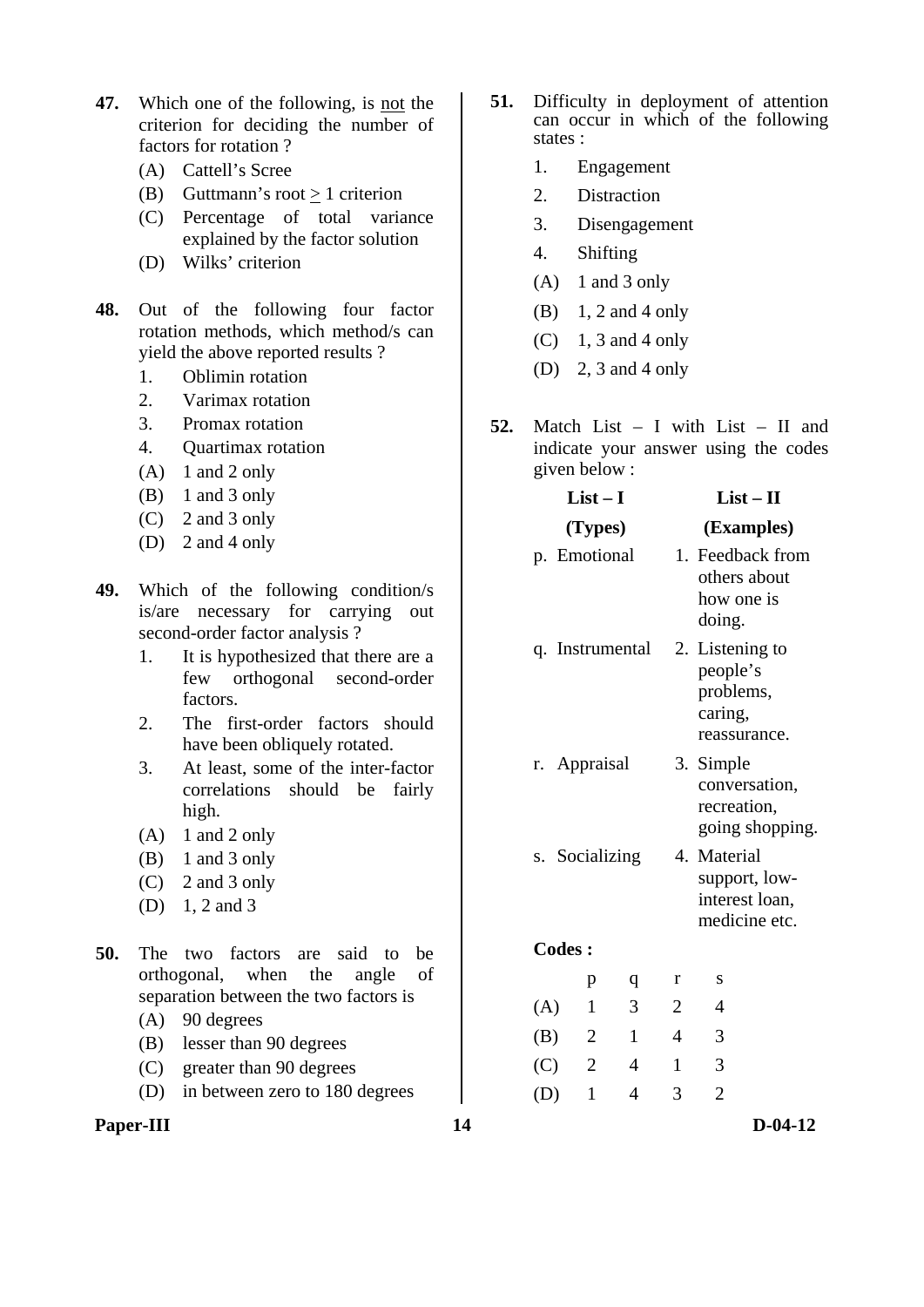- 47. घर्णन के लिए कारकों की संख्या का निर्णय करते समय मापदंड निम्नलिखित में से क्या नहीं है ?
	- $(A)$  कैटल स्क्री
	- $(B)$  गुटमान का रूट $>1$  मानदंड
	- (C) कारक हल द्वारा स्पष्ट कुल प्रसरण का प्रतिशत
	- (D) विल्क का मानदंड
- 48. निम्नलिखित चार कारक घूर्णन विधियों में से कौनसी विधि / विधियां उपर्युक्त बताए परिणाम प्रदान कर सकता/सकते है/हैं ?
	- 1. ऑब्लिमिन घर्णन
	- 2. वेरीमैक्स घूर्णन
	- 3. प्रोमैक्स घूर्णन
	- 4. वर्वाार्टमैक्स घूर्णन
	- (A) सिर्फ 1 और 2
	- $(B)$  सिर्फ 1 और 3
	- (C) सिर्फ 2 और 3
	- (D) सिर्फ 2 और 4
- 49. द्वितीय-कोटि का कारक विश्लेषण करने के लिए निम्नलिखित में से कौनसी स्थिति/स्थितियां आवश्यक है/हैं  $\it 2$ 
	- 1. यह परिकल्पना की गई है कि लंबकोणीय द्वितीय-कोटि के कारक कम हैं ।
	- 2. प्रथम-कोटि के कारकों को तिरछे घूर्णन करना चाहिए ।
	- 3. कम से कम कुछ अंत:कारक सहसम्बन्धों को काफी उच्च होना चाहिए ।
	- $(A)$  सिर्फ 1 और 2
	- $(B)$  सिर्फ 1 और 3
	- $(C)$  सिर्फ 2 और 3
	- (D) 1, 2 और 3
- 50. दो कारकों को 'ऑर्थोगोनल' कहा जाता है, जब दो कारकों के बीच पृथक्कता का कोण निम्नलिखित होता है:
	- $(A)$  90 डिग्री
	- (B) 90 डिग्री से कम
	- (C) 90 डिग्री से अधिक
	- (D) शुन्य और 180 डिग्री के बीच में

- 51. निम्नलिखित में से किन स्थितियों में ध्यान लगाने में कठिनाई हो सकती है ?
	- 1. संयोजन
	- $2.$  विकर्षण
	- 3. वियोजन
	- $4$  स्थानांतरण
	- $(A)$  केवल 1 और 3
	- $(B)$  केवल 1, 2 और 4
	- $(C)$  केवल 1, 3 और 4
	- (D) केवल 2, 3 और 4
- **52.** सूची I को सूची II के साथ मिलाइये और नीचे दिए गए कूटों के प्रयोग से अपना उत्तर अंकित कीजिए :

|                     | सूची – I       |                | सूची – II      |                                                                               |  |  |  |
|---------------------|----------------|----------------|----------------|-------------------------------------------------------------------------------|--|--|--|
|                     | (प्रकार)       |                |                | (उदाहरण)                                                                      |  |  |  |
| p. संवेगात्मक       |                |                |                | 1. कोई कैसा व्यवहार<br>कर रहा है इस बारे में<br>अन्य से सूचना प्राप्ति        |  |  |  |
| q. नैमित्तिक        |                |                |                | 2. व्यक्तियों की समस्याएं<br>सुनना, देख-रेख करना<br>और पुनः आश्वस्त<br>करना । |  |  |  |
| r. मूल्यांकन        |                |                |                | 3. सामान्य बातचीत,<br>मनोरंजन, खरीदारी<br>करने जाना ।                         |  |  |  |
| s. समाजीकृत<br>करना |                |                |                | 4. आर्थिक सहयोग, कम<br>ब्याज पर ऋण,<br>औषधियां आदि ।                          |  |  |  |
| कूट :               |                |                |                |                                                                               |  |  |  |
|                     | p              | q              | $\bf r$        | S                                                                             |  |  |  |
| (A)                 | $\mathbf{1}$   | $\overline{3}$ | $\overline{2}$ | $\overline{4}$                                                                |  |  |  |
| (B)                 | $\mathbf{2}$   | $\mathbf{1}$   | $\overline{4}$ | 3                                                                             |  |  |  |
| (C)                 | $\overline{4}$ | $\mathbf{1}$   | 3              |                                                                               |  |  |  |
| (D)                 | $\mathbf{1}$   | 4              | 3              | $\overline{2}$                                                                |  |  |  |

**D-04-12 15 Paper-III**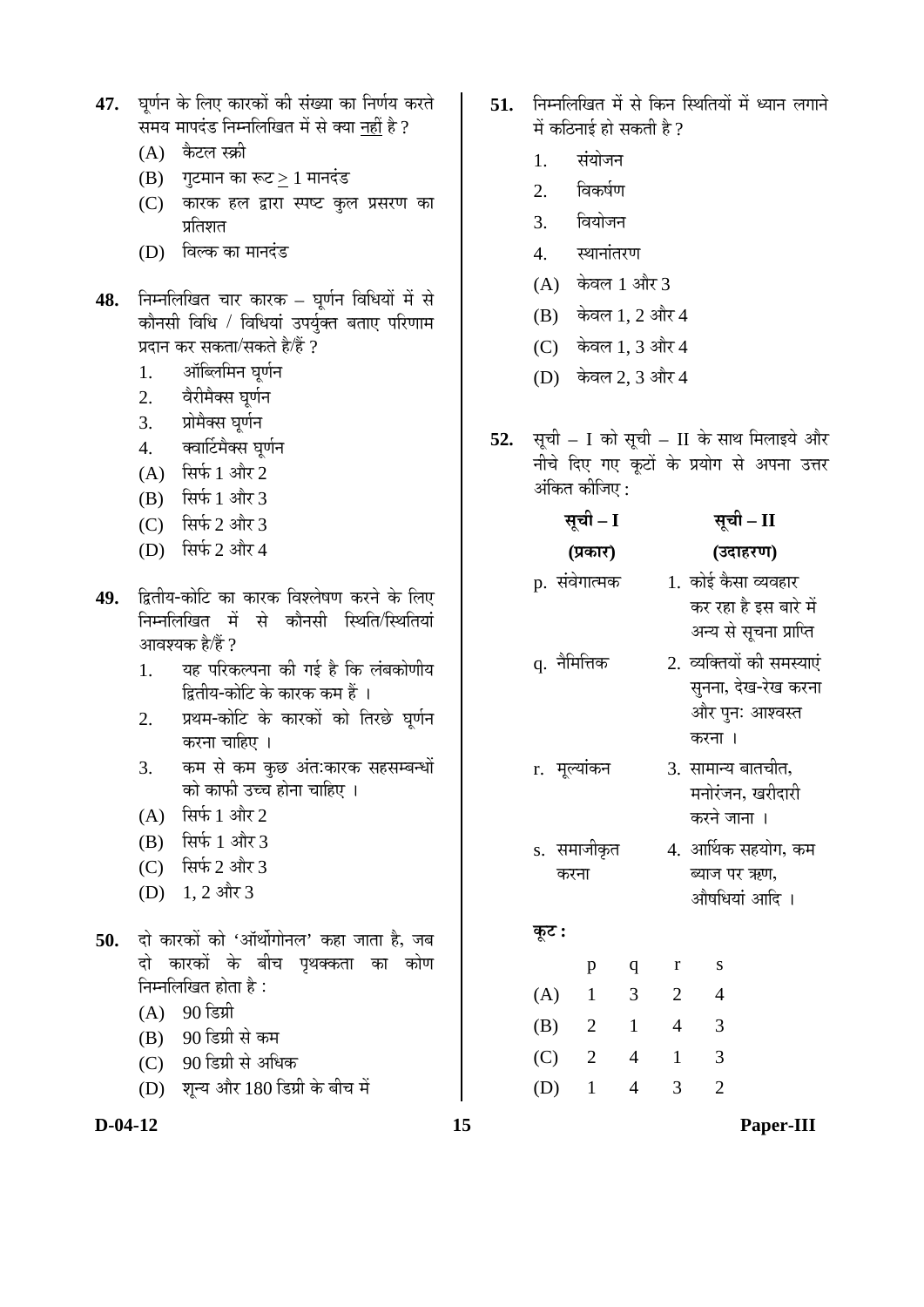**53.** Match List – I with List – II and select the correct answer by using the codes given below :

|     |                          |               | $\epsilon$ is $\epsilon$ .<br>$List-I$<br>(Type of<br>correlation) |        |          |                                                                                   | $List - II$<br>(Brief explanation)                                                                                                                            |  |
|-----|--------------------------|---------------|--------------------------------------------------------------------|--------|----------|-----------------------------------------------------------------------------------|---------------------------------------------------------------------------------------------------------------------------------------------------------------|--|
|     |                          | p. Phi-       | coefficient                                                        |        |          |                                                                                   | 1. Correlation of a<br>variable with a set<br>of other variables                                                                                              |  |
|     |                          | rho           | q. Spearman                                                        |        |          |                                                                                   | 2. Correlation between<br>a dichotomous<br>variable and a<br>continuous variable                                                                              |  |
|     |                          | r. Partial    | correlation                                                        |        | 3.       |                                                                                   | Correlation between<br>two variables<br>measured on or<br>transformed to<br>ordinal scale                                                                     |  |
|     |                          | s. Point      | biserial<br>correlation                                            |        | 4.<br>5. |                                                                                   | Correlation between<br>two variables after<br>removing the<br>influence of<br>extraneous<br>variable/s<br>Correlation between<br>two dichotomous<br>variables |  |
|     |                          | <b>Codes:</b> |                                                                    |        |          |                                                                                   |                                                                                                                                                               |  |
|     | (A)<br>(B)<br>(C)<br>(D) |               | $\begin{array}{c} 5 \\ 2 \\ 5 \\ 3 \end{array}$                    | 933335 |          | r<br>$\overline{4}$<br>$\overline{\mathcal{A}}$<br>$\mathbf{1}$<br>$\overline{4}$ | S<br>$\begin{array}{c} 2 \\ 5 \\ 4 \end{array}$<br>$\mathbf{1}$                                                                                               |  |
| 54. |                          |               | codes given below :<br>$List-I$                                    |        |          |                                                                                   | Match List $-$ I with List $-$ II and<br>indicate your answer with the help of<br>$List-II$                                                                   |  |
|     |                          |               | (Personality                                                       |        |          |                                                                                   | (Phenomenon)                                                                                                                                                  |  |
|     |                          |               | Approaches)<br>p. Analytical                                       |        |          |                                                                                   | 1. Peak experience                                                                                                                                            |  |

p. Analytical Psychology 1. Peak experience q. Individual Psychology 2. Transference neurosis r. Humanistic Psychology 3. Will to Power s. Psychoanalysis 4. Archetypes  **Codes :**  p q r s (A) 2 4 1 3  $\begin{array}{cccc} (B) & 4 & 3 & 1 & 2 \\ (C) & 1 & 3 & 4 & 2 \end{array}$  (C) 1 3 4 2 (D) 4 2 3 1

- **55.** Read the following two statements Assertion (A) and Reason (R) and indicate your answer using the codes given below :
	- **Assertion (A) :** Thyroid over-secretion leads to a condition known as 'Grave's disease'
	- **Reason (R) :** Grave's disease is characterised by accelerated metabolic processes.

## **Codes :**

- (A) Both (A) and (R) are true and  $(R)$ is the correct explanation of (A).
- (B) Both (A) and (B) are true, but (R) is not the correct explanation of  $(A)$ .
- (C) (A) is true, but  $(R)$  is false.
- (D) (A) is false, but (R) is true.
- **56.** Which of the following emerges when self-control replaces parental-control ?
	- (A) Ego
	- (B) Super ego
	- (C) Identity Achievement
	- (D) Identity Diffusion
- **57.** In a repeated measures ANOVA, with twenty subjects, each subject was tested under all three experimental conditions, the conditions X subjects variance (also used as an estimate of error variance) would be based on \_\_\_\_\_\_ degrees of freedom.

| (A) 3  | $(B)$ 19 |  |
|--------|----------|--|
| (C) 38 | $(D)$ 57 |  |

**58.** Arrange the following correlations in descending order in terms of the strength of relationship between the two variables :

| Paper-III |                |                |                |   |    |                  |    | $D-04-12$        |
|-----------|----------------|----------------|----------------|---|----|------------------|----|------------------|
| (D)       | $\overline{4}$ | 2              | 3              |   |    | $(C)$ 1, 3, 2, 4 |    | (D) $3, 2, 1, 4$ |
| (C)       | $\sim$ 1       | 3              | $\overline{4}$ |   |    | $(A)$ 4, 2, 3, 1 |    | (B) 4, 1, 2, 3   |
| (B)       | 4              | $\mathfrak{I}$ |                |   |    |                  |    |                  |
| (A)       | 2              | $\overline{4}$ |                | 3 | 3. | (0.4)            | 4. | $-0.9$           |
|           |                | <u>u</u>       |                |   |    |                  |    |                  |
|           | <sup>D</sup>   |                |                |   |    | 0.8              |    | $-0.5$           |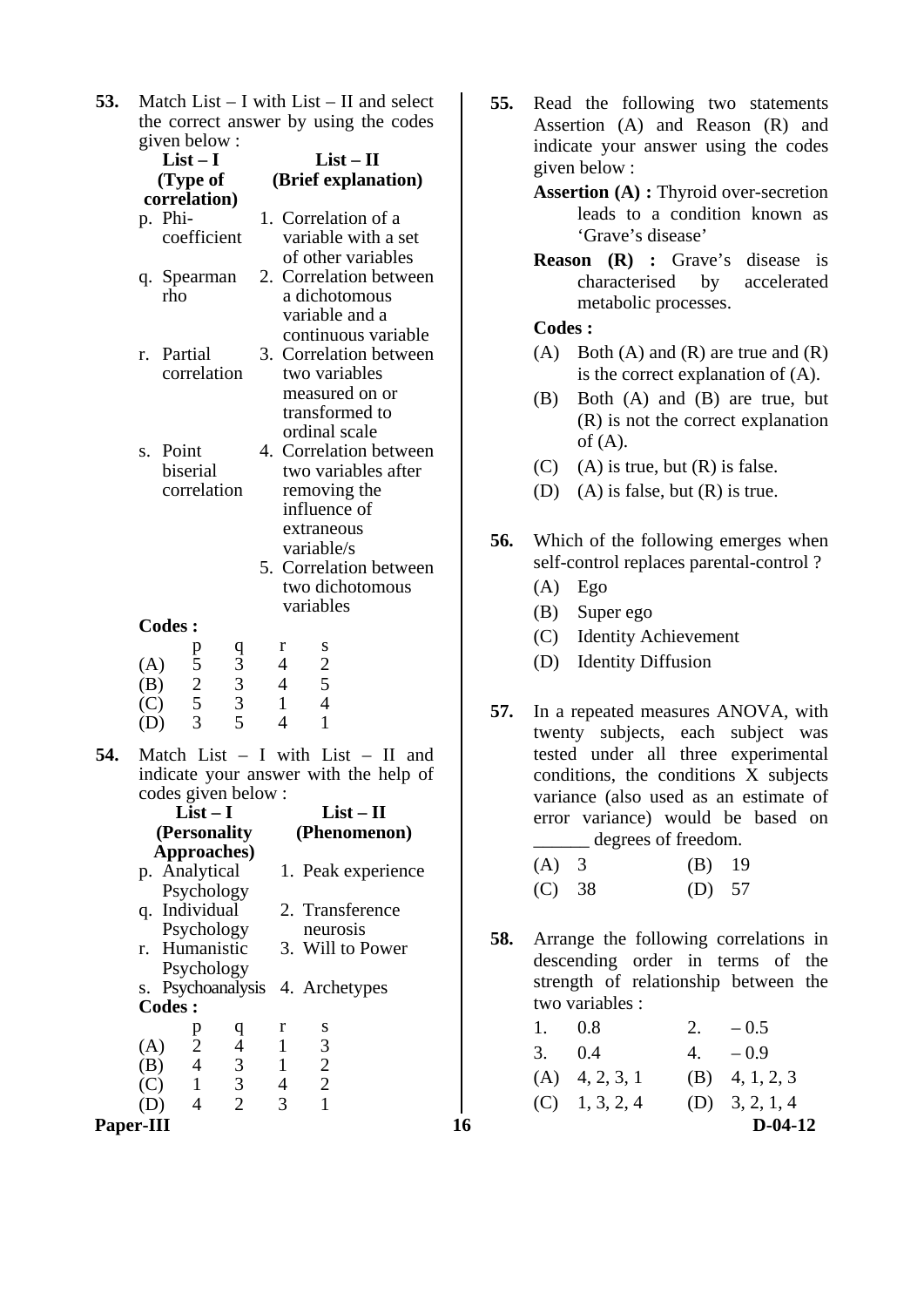**53.** सूची – I को सूची – II के साथ सुमेलित करें और नीचे दिए कटों से सही उत्तर का चयन करें:

|     |                       |                | सूची – I                  |                                                                                     |          | सूची – II                                                             |                 |                                  |        |                                                      |  |
|-----|-----------------------|----------------|---------------------------|-------------------------------------------------------------------------------------|----------|-----------------------------------------------------------------------|-----------------|----------------------------------|--------|------------------------------------------------------|--|
|     |                       |                | (सहसम्बन्ध का             |                                                                                     |          | (संक्षिप्त व्याख्या)                                                  |                 |                                  |        |                                                      |  |
|     | प्रकार)               |                |                           |                                                                                     |          |                                                                       |                 |                                  |        |                                                      |  |
|     | p. फाई-गुणांक         |                |                           |                                                                                     |          |                                                                       |                 |                                  |        | 1. एक चर का अन्य चरों के<br>समुच्चय के साथ सहसम्बन्ध |  |
|     | q. स्पियरमैन रो़      |                |                           |                                                                                     |          | 2. युग्मभुजी चर और सतत<br>चर के बीच सहसम्बन्ध                         |                 |                                  |        |                                                      |  |
|     | r. आंशिक<br>सहसम्बन्ध |                |                           |                                                                                     |          | 3. क्रमसूचक मापनी पर मापे<br>गए या उसमें रूपान्तरित<br>दो चरों के बीच |                 |                                  |        |                                                      |  |
|     |                       | s. बिन्दु      |                           |                                                                                     |          |                                                                       | सहसम्बन्ध       |                                  |        | 4. बाहरी चर⁄चरों के प्रभाव                           |  |
|     |                       |                | द्विपंक्तिक<br>सहसम्बन्ध  |                                                                                     |          |                                                                       |                 | के बीच सहसम्बन्ध                 |        | को हटाने के बाद दो चरों                              |  |
|     |                       |                |                           |                                                                                     |          |                                                                       | सहसम्बन्ध       |                                  |        | 5. दो युग्मभुजी चरों के ब <mark>ी</mark> च           |  |
|     | कूट :                 |                |                           |                                                                                     |          |                                                                       |                 |                                  |        |                                                      |  |
|     |                       | (A) 5          | p                         | $\mathbf q$<br>$\mathfrak{Z}$                                                       |          | $\mathbf r$<br>$\overline{4}$                                         | $\overline{c}$  | S                                |        |                                                      |  |
|     |                       | (B) 2<br>(C) 5 |                           |                                                                                     | $3 \t 4$ |                                                                       | $5\overline{)}$ |                                  |        |                                                      |  |
|     |                       |                |                           | $\overline{3}$                                                                      |          | 1                                                                     | $\overline{4}$  |                                  |        |                                                      |  |
|     | (D)                   |                | $\overline{3}$            | 5                                                                                   |          | $\overline{4}$                                                        |                 | $\mathbf{1}$                     |        |                                                      |  |
| 54. |                       |                | अंकित कीजिए :             | सूची – I को सूची – II के साथ मिलाइए और<br>नीचे दिए गए कूटों के प्रयोग से अपना उत्तर |          |                                                                       |                 |                                  |        |                                                      |  |
|     |                       |                | सूची – I                  |                                                                                     |          |                                                                       |                 | सूची – II                        |        |                                                      |  |
|     |                       |                |                           | (व्यक्तित्व उपागम)                                                                  |          |                                                                       |                 |                                  |        |                                                      |  |
|     |                       |                |                           | p. विश्लेषणात्मक     1. चरम अनुभव                                                   |          |                                                                       |                 |                                  | (घटना) |                                                      |  |
|     |                       |                | मनोविज्ञान                |                                                                                     |          |                                                                       |                 |                                  |        |                                                      |  |
|     |                       |                | q. वैयक्तिक<br>मनोविज्ञान |                                                                                     |          |                                                                       |                 |                                  |        | 2.  अंतरण तंत्रिका ताप                               |  |
|     | r.                    |                | मानवतावादी<br>मनोविज्ञान  |                                                                                     |          |                                                                       |                 |                                  |        | 3. अधिकार की इच्छा                                   |  |
|     | S.                    |                | मनोविश्लेषण               |                                                                                     |          |                                                                       |                 | 4. आर्कीटाइप                     |        |                                                      |  |
|     | कूट :                 |                |                           |                                                                                     |          |                                                                       |                 |                                  |        |                                                      |  |
|     |                       |                | p                         | $\mathbf q$                                                                         |          | r                                                                     |                 | S                                |        |                                                      |  |
|     | (A)                   |                | $\overline{c}$            | $\overline{4}$                                                                      |          | $\mathbf{1}$                                                          |                 | 3                                |        |                                                      |  |
|     | (B)                   |                | $\overline{4}$            | 3                                                                                   |          | $\mathbf{1}$                                                          |                 | $\overline{c}$<br>$\overline{c}$ |        |                                                      |  |
|     | (C)<br>(D)            |                | $\mathbf{1}$<br>4         | $\overline{\mathbf{3}}$<br>$\overline{2}$                                           |          | $\overline{\mathcal{A}}$<br>3                                         |                 | 1                                |        |                                                      |  |
|     |                       |                |                           |                                                                                     |          |                                                                       |                 |                                  |        |                                                      |  |

- **55.** निम्नलिखित दो कथनों, अभिकथन (A) और कारण (R) को पढ़िए और नीचे दिये गये कटों के द्वारा अपना उत्तर बताइये :
	- **अभिकथन (A) :** थाइरॉयड अति स्नाव ऐसी स्थिति की ओर प्रवृत्त करता है जिसे 'ग्रेव' का रोग कहते हैं ।
	- **कारण (R) :** ग्रेव के रोग की विशेषता त्वरित चयापचयी प्रक्रियाओं द्वारा पहचानी जाती है ।

**Ûæú™ü :** 

- $(A)$   $(A)$  और  $(R)$  दोनों सत्य हैं और  $(R)$ ,  $(A)$  की सही व्याख्या है।
- $(B)$   $(A)$  और  $(R)$  दोनों सत्य हैं परन्तु  $(R)$ ,  $(A)$  की सही व्याख्या नहीं है ।
- (C) (A) सत्य है परन्तु (R) असत्य है।
- (D) (A) असत्य है परन्तु (R) सत्य है।
- 56. स्व-नियन्त्रण के स्थान पर पैतृक-नियन्त्रण होने से क्या उत्पन्न होता है ?
	- $(A)$  अहम्
	- (B) पराहम्
	- (C) पहचान उपलब्धि
	- (D) पहचान विसरण
- 57. प्रसरण विश्लेषण के पुनरावर्त मापों में, बीस प्रयोज्यों के साथ, प्रत्येक प्रयोज्य का सभी तीन प्रयोगात्मक स्थितियों के अंतर्गत परीक्षण किया गया, स्थितियां  $\boldsymbol{\mathrm{X}}$  प्रयोज्य प्रसरण (त्रुटि प्रसरण के प्राक्कलन के रूप में भी उपयोग किया गया है), स्वतन्त्रता की कितनी कोटियों पर आधारित होगा ?
	- (A) 3 (B) 19 (C) 38 (D) 57
- 58. निम्नलिखित सहसम्बन्धों को दो चरों के बीच सम्बन्ध की मजबती के सम्बन्ध में अवरोही क्रम में व्यवस्थित करें $\cdot$

| 1. $0.8$ |                  | 2. $-0.5$        |
|----------|------------------|------------------|
|          | 3. 0.4           | $4. -0.9$        |
|          | $(A)$ 4, 2, 3, 1 | $(B)$ 4, 1, 2, 3 |
|          | $(C)$ 1, 3, 2, 4 | (D) $3, 2, 1, 4$ |

**D-04-12 17 Paper-III**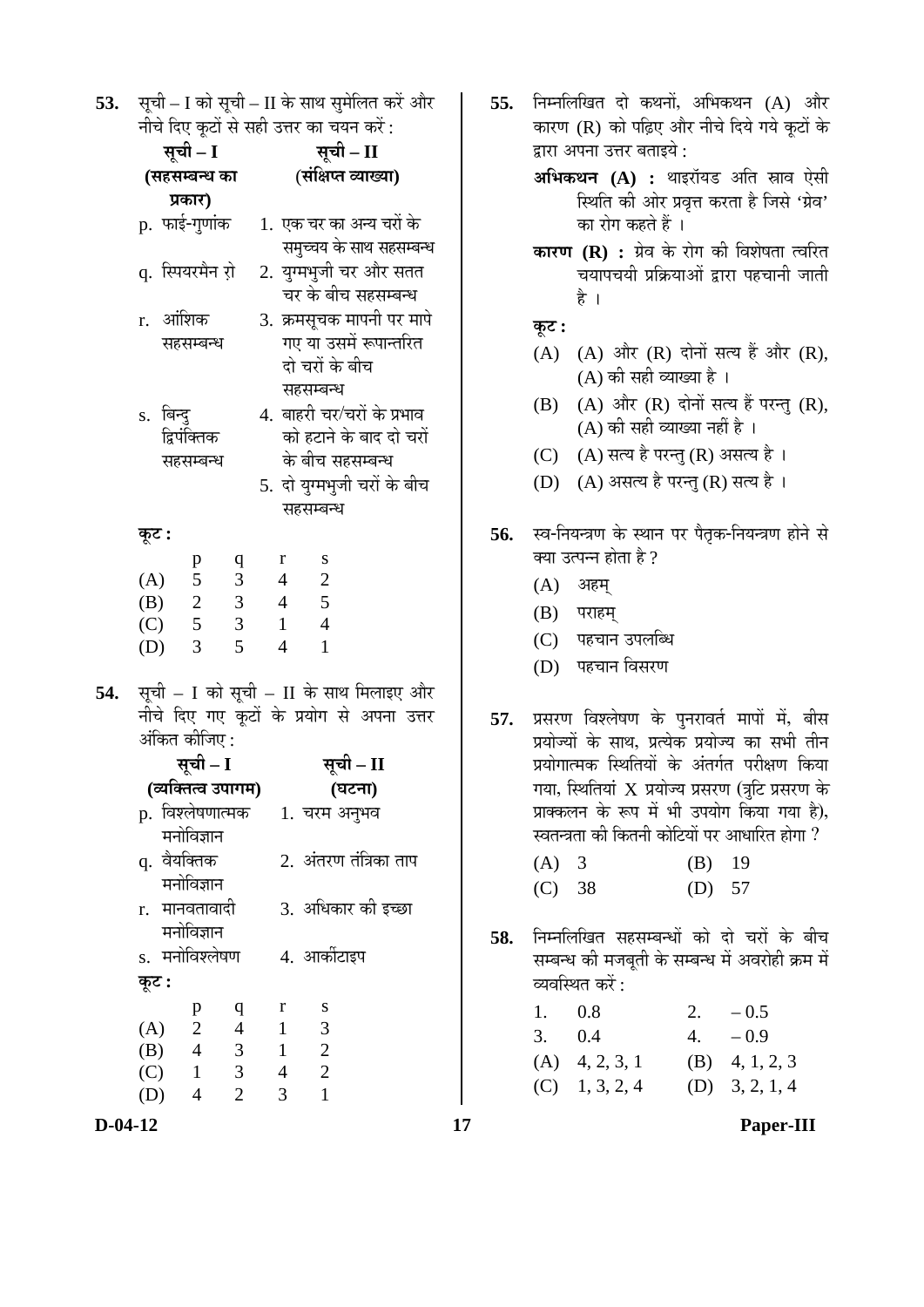- **59.** Hypnogogic images occur during drowsy state i.e. between \_\_\_\_\_\_ and \_\_\_\_\_\_, whereas hypnopompic images
	- occur between and (A) waking, sleeping; waking, sleeping
	- (B) sleeping, waking; waking, sleeping
	- (C) waking, sleeping; sleeping, waking
	- (D) sleeping, waking; sleeping, waking
- **60.** Learning is knowledge acquisition through cognitive processing of information. Who among the following holds this view ?
	- (A) Dollard and Miller
	- (B) Edward Tolman
	- (C) Albert Bandura
	- (D) Michael Posner
- **61.** Match List I with List II and indicate your answer using the codes given below :

| List $-$ I      |               |                |                |   | $List-II$         |
|-----------------|---------------|----------------|----------------|---|-------------------|
| (Psychologists) |               |                |                |   | (Theoretical)     |
|                 |               |                |                |   | <b>Model</b> )    |
|                 | p. Broadbent  |                |                |   | 1. Late selection |
|                 |               |                |                |   | model             |
|                 |               |                | q. Deutsch and |   | 2. Attenuation    |
|                 | Deutsch       |                |                |   | model             |
|                 | r. Treisman   |                |                |   | 3. Capacity model |
|                 | s. Kahneman   |                |                |   | 4. Filter model   |
|                 | <b>Codes:</b> |                |                |   |                   |
|                 |               | p              | q              | r | S                 |
| (A)             |               | $\overline{2}$ | $\overline{4}$ | 3 |                   |
| (B)             |               | $\overline{4}$ | $\mathbf{1}$   | 2 | 3                 |
| (C)             |               | 1              | 3              | 4 | $\overline{2}$    |
|                 |               | 3              | 2              |   |                   |
|                 |               |                |                |   |                   |

- **62.** The process of organic and intellectual self regulation is called
	- (A) Equilibration
	- (B) Equilibrium
	- (C) Assimilation
	- (D) Accommodation
- **Paper-III** D-04-12
- **63.** Which of the following dimension/s given by Guilford in his structure of Intellect model explains the concept of creativity
	- (i) Operations
	- (ii) Contents
	- (iii) Products
	- (A) (i) only (B) (ii) only
	- $(C)$  (i) and (ii) (D) (ii) and (iii)
- **64.** "Any activity can be a reinforcer if a contingency schedule constrains an animal's access to that activity." This is known as
	- (A) Instinctual drift
	- (B) Disequilibrium hypothesis
	- (C) Premack Principle
	- (D) Concurrent reinforcement schedule
- **65.** Token economy is a behaviour modification technique based on the following learning principles :
	- 1. Discrimination learning<br>2. Contingency contracting
	- 2. Contingency contracting<br>3. Positive reinforcement
	- Positive reinforcement
	- 4. Classical conditioning
	- (A) 1 and 3 only (B) 2 and 4 only
	- (C) 2 and 3 only  $(D)$  3 and 4 only
- **66.** Read each of the following two statements – Assertion (A) and Reason (R) and indicate your answer using the codes given below :
	- **Assertion (A) :** When asked about his religious beliefs, Ram expressed 'I do not know. I just don't see how there can be God and yet so much evil in the world'.
	- **Reason (R) :** Identity-foreclosed individuals have committed themselves to values and goals without exploring alternatives.

## **Codes :**

- (A) Both (A) and (R) are true and  $(R)$ is the correct explanation of (A).
- (B) Both (A) and (R) are true, but (R) is not the correct explanation of  $(A)$ .
- $(C)$  (A) is true, but  $(R)$  is false.
- (D) (A) is false, but (R) is true.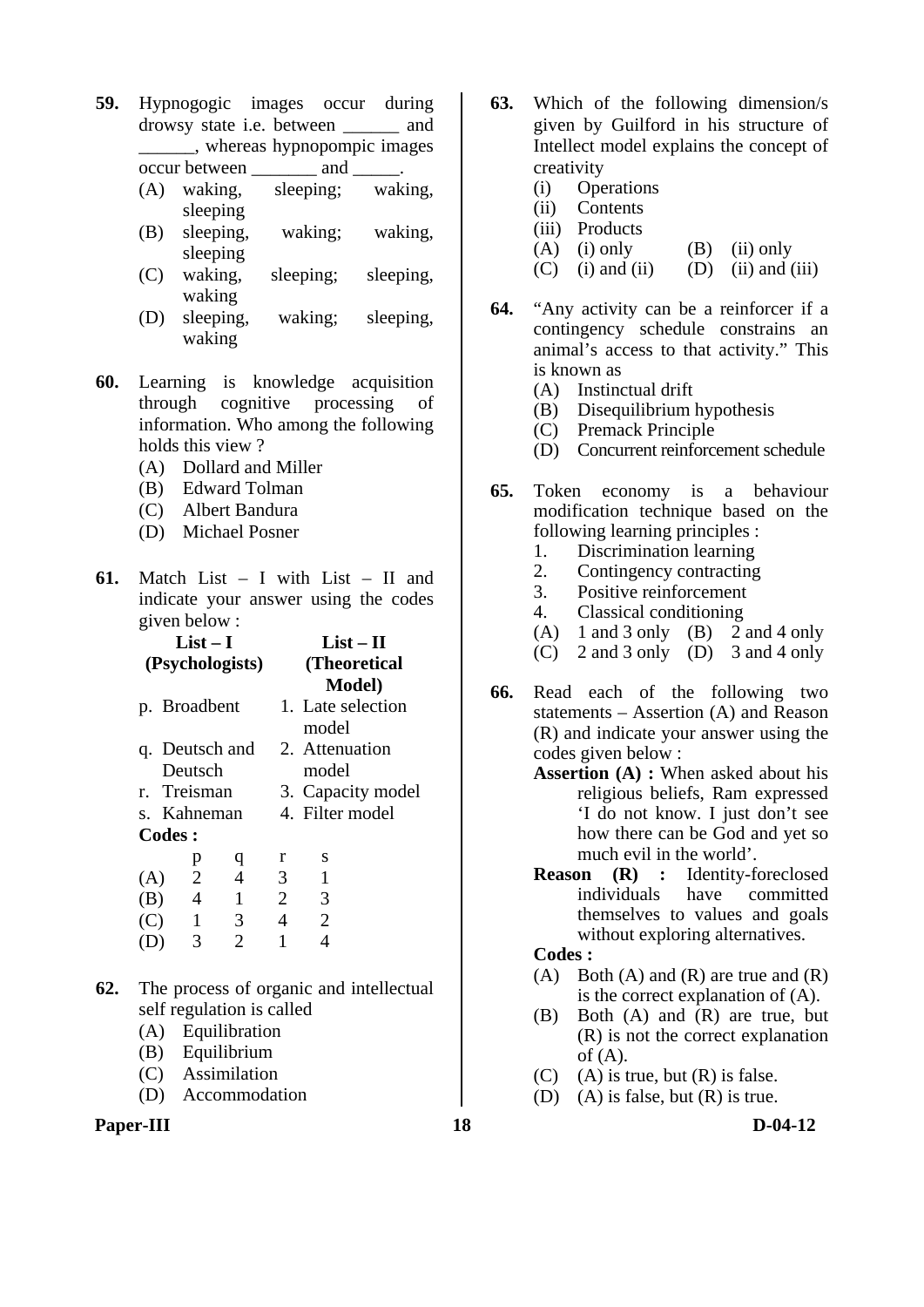- 59. Ebu Euning Franklight viewer of the formula of the formula of the settlement of the formula of the formula o  $\_$  और  $\_\_\_$ , के बीच की स्थिति के ¤üÖî¸üÖ®Ö ˆŸ¯Ö®®Ö ÆüÖêŸÖê Æïü, •Ö²Ö×Ûú ׯü¯®ÖÖê¯ÖÖò×´¯ÖÛú ײִ²Ö ्यौर के बीच उत्पन्न होते हैं ।
	- $(A)$  नजागना, सोना; जागना, सोना
	- $(B)$  सोना, जागना; जागना, सोना
	- $(C)$  जागना, सोना; सोना, जागना
	- $(D)$  सोना, जागना; सोना, जागना
- 60. अधिगम, ज्ञान के संज्ञानात्मक प्रक्रमण के द्वारा ज्ञान अर्जन है । यह विचार निम्नलिखित में से किसका है ?
	- (A) डोलार्ड एवं मिलर
	- (B) एडवर्ड टॉलमैन
	- (C) अलबर्ट बंदुरा
	- (D) माइकल पॉसनर
- **61.** सूची I को सूची II के साथ सुमेलित कीजिए और नीचे दिए गए कुटों के प्रयोग से अपना उत्तर अंकित कीजिए :

|                    | सूची – I       |                | सूची – II          |                 |  |  |
|--------------------|----------------|----------------|--------------------|-----------------|--|--|
|                    | (मनोवैज्ञानिक) |                | (सैद्धान्तिक मॉडल) |                 |  |  |
| p. ब्रॉडबेन्ट      |                |                |                    | 1. विलम्बित चयन |  |  |
|                    |                |                |                    | मॉडल            |  |  |
| q. ड्यूश एंड ड्यूश |                |                |                    | 2. क्षीणन मॉडल  |  |  |
| r. ट्राइसमेन       |                |                | 3. क्षमता मॉडल     |                 |  |  |
| s. कुहानमेन        |                |                | 4. फिल्टर मॉडल     |                 |  |  |
| कूट :              |                |                |                    |                 |  |  |
|                    | p              | q              | <sup>r</sup>       | - S             |  |  |
| (A)                | 2              | $\overline{4}$ | 3                  | 1               |  |  |
| (B)                | $\overline{4}$ | $\overline{1}$ | $\overline{2}$     | 3               |  |  |
| (C)                | $\overline{1}$ | 3              | $\overline{4}$     | $\overline{2}$  |  |  |
| (D)                | 3              | $\overline{2}$ |                    | 4               |  |  |
|                    |                |                |                    |                 |  |  |

- **62.** जैविक और बौद्धिक स्व नियमन को कहते हैं
	- $(A)$  साम्य धारण
	- (B) सन्तुलन
	- (C) आत्मसात्करण
	- $(D)$  समंजन
- 63. गिलफोर्ड द्वारा अपने बुद्धि मॉडल की संरचना में दिये गये निम्नलिखित आयाम सृजनात्मकता की अवधारणा की व्याख्या करता/करते हैं :
	- $(i)$  प्रचालन
	- (ii) विषयवस्त्
	- (iii) उत्पाद
	- $(A)$  सिर्फ $(i)$   $(B)$  सिर्फ $(ii)$
	- $(C)$  (i) और (ii) (D) (ii) और (iii)
- 64. "कोई भी ऐसी गतिविधि पुनर्बलक हो सकती है यदि वह ऐसी प्रासंगिक सूची के रूप के कार्य करती है जो पशु की गम्यता को अवरुद्ध करती है ।'' इसे क्या कहते हैं ?
	- (A) सहज अपसरण
	- (B) असंतलन परिकल्पना
	- (C) प्रीमैक नियम
	- (D) समवर्ती पुनर्बलन अनुसूची
- **65.** टोकन इकोनोमी (प्रतीक अर्थव्यवस्था) एक व्यवहार संशोधन तकनीक है जो निम्नलिखित अधिगम नियम पर आधारित है $\cdot$ 
	- 1. विभेदीकरण अधिगम
	- 2. प्रासंगिक अनुबंध
	- 3. सकारात्मक पुनर्बलन
	- 4. क्लासीकीय अनुबंधन
	-
	- (A) सिर्फ 1 और 3 (B) सिर्फ 2 और 4<br>(C) सिर्फ 2 और 3 (D) सिर्फ 3 और 4  $(C)$  सिर्फ 2 और 3
- **66.** निम्नलिखित दो कथनों अभिकथन (A) और कारण (R) को पढे और नीचे दिए गए कूटों के प्रयोग से अपना उत्तर अंकित करें :
	- **अभिकथन (A) :** उससे उसकी धार्मिक आस्थाओं के बारे में पूछे जाने पर राम ने कहा ''मैं नहीं जानता, मैं नहीं समझ सकता कि ऐसा कैसे हो सकता है कि ईश्वर हो और फिर भी संसार में इतनी बुराई हो"।
	- **कारण (R) :** पहचान प्रतिबन्धित व्यक्तियों ने विकल्प खोजे बिना ही स्वयं को मल्यों और लक्ष्यों के प्रति कटिबद्ध कर लिया है<sup>ं</sup>।

 $\Phi$ **:** 

- $(A)$   $(A)$  और  $(R)$  दोनों सत्य हैं और  $(R)$ , (A) की सही व्याख्या है ।
- $(B)$   $(A)$  और  $(R)$  दोनों सत्य हैं किन्तु  $(R)$ ,  $(A)$  की सही व्याख्या नहीं है ।
- (C)  $(A)$  सत्य है किन्तु (R) गलत है ।
- $(D)$   $(A)$  गलत है किन्तु  $(R)$  सत्य है ।

**D-04-12 19 Paper-III**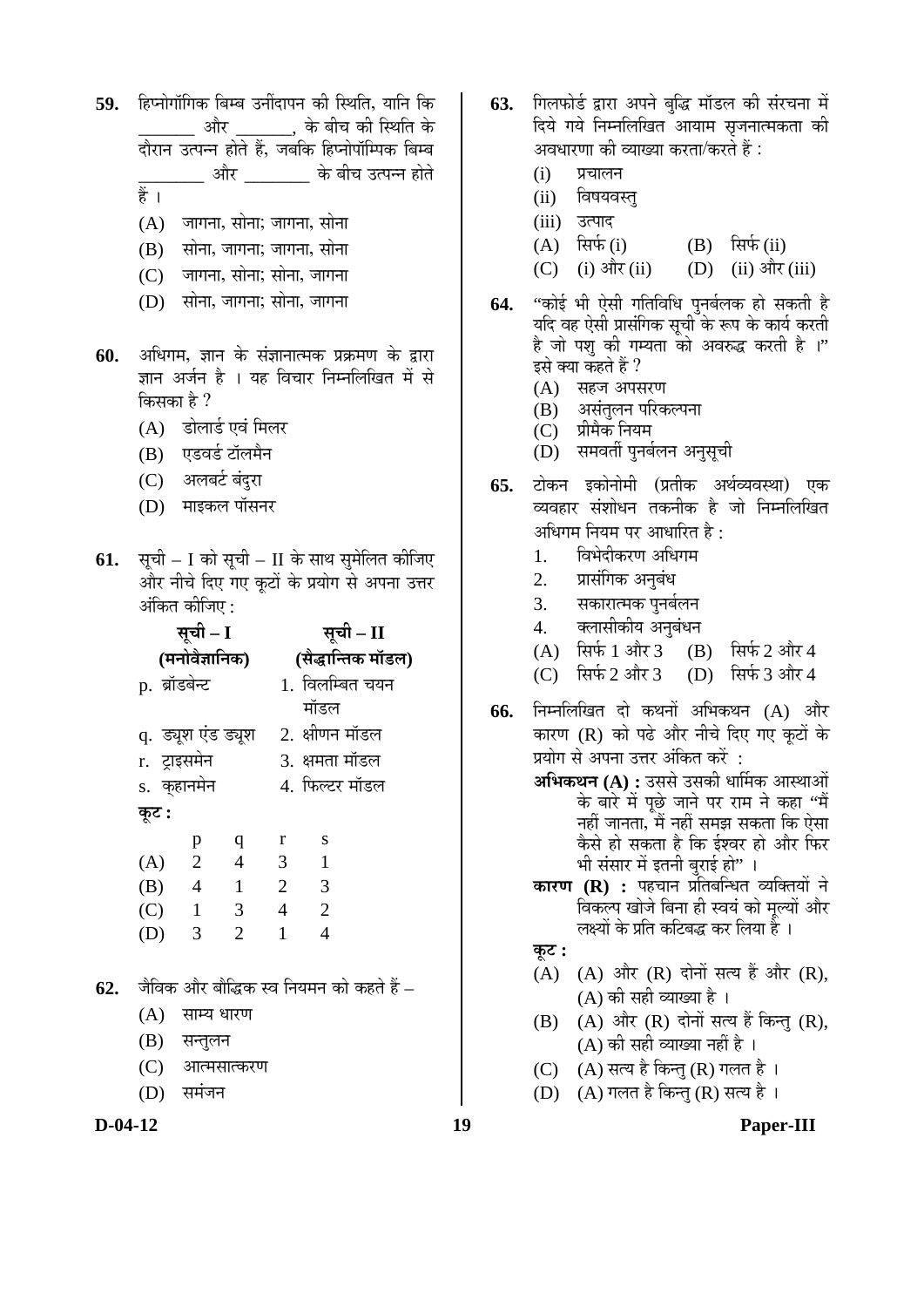**67.** Match the learning concepts and their explanations given below. Use the following codes :

|                  |               |                | $List-I$                       | $List-II$      |                |                                                                |
|------------------|---------------|----------------|--------------------------------|----------------|----------------|----------------------------------------------------------------|
|                  |               |                | (Learning<br><b>Concepts</b> ) |                | (Explanations) |                                                                |
|                  | p. Drive      |                |                                |                |                | 1. The learner must<br>do something.                           |
|                  | q. Cue        |                |                                |                |                | 2. The learner must<br>attend<br>something.                    |
| r. Response      |               |                |                                |                |                | 3. The learner's<br>behaviour must<br>get him/her<br>something |
|                  |               |                |                                |                |                | he/she wants.<br>4. The learner                                |
| s. Reinforcement |               |                |                                |                |                | must want<br>something.                                        |
|                  | <b>Codes:</b> |                |                                |                |                |                                                                |
|                  |               | p              | q                              | r              |                | S                                                              |
| (A)              |               | $\overline{1}$ | $\overline{2}$                 | $\overline{3}$ |                | 4                                                              |
| (B)              |               | 2              | 3                              | $\overline{4}$ |                | $\mathbf{1}$                                                   |
| (C)              |               | $\overline{4}$ | $\overline{2}$                 | $\overline{1}$ |                | 3                                                              |
| (D)              |               | 3              | 4                              | $\mathbf{1}$   |                | $\overline{2}$                                                 |

- **68.** Given below are two statements; one labelled as Assertion (A), and the other labelled as Reason (R). Indicate your answer using the codes given below :
	- **Assertion (A) :** Children have remarkable ability to create mental representations of the world in the form of language.
	- **Reason (R) :** Reasoning and problem solving are the ways of manipulating the ideas.

 **Codes :** 

- (A) Both (A) and (R) are true, and (R) is the correct explanation of (A).
- (B) Both (A) and (R) are true, and (R) is not the correct explanation of  $(A)$ .
- $(C)$  (A) is true, but  $(R)$  is false.
- (D) (A) is false, but (R) is true.
- **Paper-III** 20 D-04-12
- **69.** Read each of the following two statements – Assertion (A) and Reason (R) and indicate your answer using the codes given below :
	- **Assertion (A) :** Increased metabolic activity in frontal cortex and the caudate nucleus has been implicated in Obsessive Compulsive Disorder.
	- **Reason (R) :** Current evidence suggests that increased serotonin activity and increased sensitivity of some brain structures to serotonin are involved in Obsessive Compulsive Symptoms.
	- **Codes :**
	- (A) Both (A) and (R) are true and  $(R)$ is the correct explanation of (A).
	- (B) Both (A) and (R) are true, but (R) is not the correct explanation of  $(A)$ .
	- $(C)$  (A) is true, but  $(R)$  is false.
	- (D) (A) is false, but (R) is true.
- **70.** Read the following two statements Assertion (A) and Reason (R) and indicate your answer using the codes given below :
	- **Assertion (A) :** Cattell used the term 'Ergs' to explain the source of motivation.
	- **Reason (R) :** Ergs were regarded by Cattell as static and secondary units of personality.

## **Codes :**

- (A) Both (A) and  $(R)$  are true and  $(R)$ is the correct explanation of (A).
- (B) Both (A) and (R) are true and (R) is not the correct explanation of  $(A).$
- $(C)$  (A) is true, but  $(R)$  is false.
- (D) (A) is false, but (R) is true.
- **71.** Age related changes in intelligence are best explained by
	- (A) Cattell's theory
	- (B) Jensen's theory
	- (C) Sternberg's theory
	- (D) Guilford's theory
-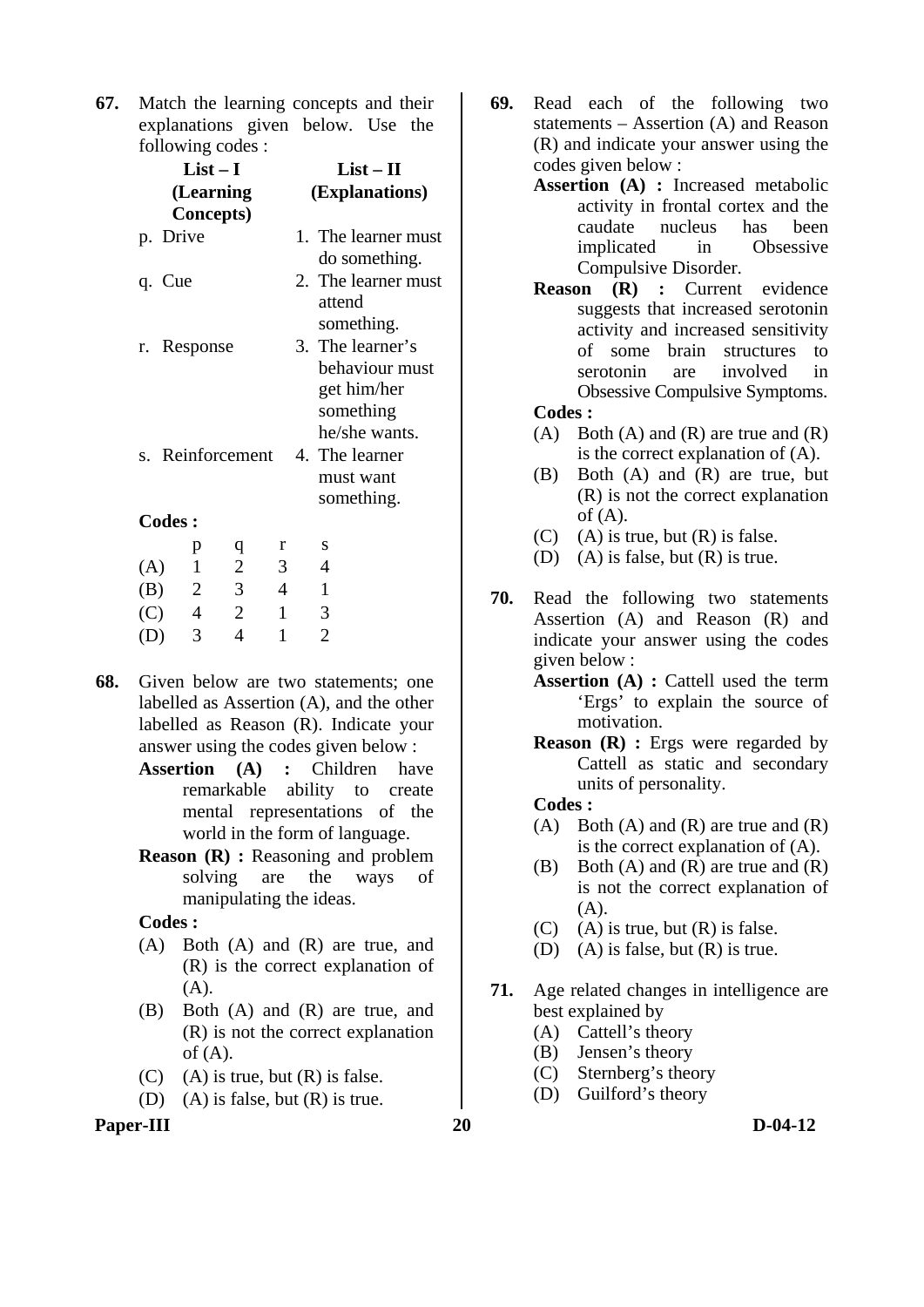**67.** सूची - I (अधिगम प्रत्यय) को सूची – II (स्पष्टीकरण) के साथ समेलित करें –

|                | सूची – I        |                | सूची – II      |                                                                                  |
|----------------|-----------------|----------------|----------------|----------------------------------------------------------------------------------|
|                | (अधिगम प्रत्यय) |                | (स्पष्टीकरण)   |                                                                                  |
| p. अंतर्नोद    |                 |                |                | 1.  अधिगमकर्त्ता को                                                              |
| q. संकेत       |                 |                |                | कुछ करना चाहिए ।<br>2. अधिगमकर्त्ता को<br>किसी पर ध्यान देना<br>चाहिए ।          |
| r. प्रतिक्रिया |                 |                |                | 3.  अधिगमकर्त्ता के<br>व्यवहार को उसे कुछ<br>ऐसा देना चाहिए जो<br>कि उसे चाहिए । |
| s. पुनर्बलन    |                 |                |                | 4.  अधिगमकर्ता को<br>किसी चीज़ की चाह<br>करनी चाहिए ।                            |
| कूट :          |                 |                |                |                                                                                  |
|                | p               | q              | r              | $\mathbf S$                                                                      |
| (A)            | $\overline{1}$  | $\overline{2}$ | $\overline{3}$ | $\overline{4}$                                                                   |
| (B)            | $\overline{2}$  | 3              | $\overline{4}$ | $\mathbf{1}$                                                                     |
| (C)            | $\overline{4}$  | $\overline{2}$ | $\mathbf{1}$   | 3                                                                                |
| (D)            | 3               | $\overline{4}$ | $\mathbf{1}$   | $\overline{2}$                                                                   |

- **68.** नीचे दो कथन अभिकथन (A) और कारण (R) दिए गए हैं । दिए गए कूटों के प्रयोग से अपना उत्तर अंकित करिए :
	- **अभिकथन (A) :** बच्चो में विश्व के मानसिक प्रतिरूपण को भाषा के रूप में सृजित करने की असाधारण योग्यता होती है ।
	- **कारण (R) :** तर्क तथा समस्या समाधान विचारों के जोड-तोड की विधियाँ हैं ।

 $\overline{\phi}$ **:** 

- $(A)$   $(A)$  और  $(R)$  दोनों सत्य हैं, और  $(R)$ , (A) की सही व्याख्या है ।
- $(B)$   $(A)$  और  $(R)$  दोनों सत्य हैं, और  $(R)$ ,  $(A)$  की सही व्याख्या नहीं है ।
- (C) (A) सत्य हैं, किन्तु (R) गलत है ।
- (D) (A) गलत है, किन्तु (R) सत्य है ।
- **69.** निम्नलिखित दोनों कथनों अभिकथन (A) और कारण (R) को पढ़ें और नीचे दिए गए कटों के प्रयोग से अपना उत्तर अंकित करें :
	- **अभिकथन (A) :** बाह्यता मनोगसित विकृति (ओ. सी. डी.) में कोर्टेक्स के अग्रभाग और कॉडेट न्युकलेस में वर्धित उपापचय क्रिया को आरोपित किया गया है
	- **कारण (R) :** वर्तमान साक्ष्य से विदित है कि बाह्यता मनोग्रसित लक्षणों (ओ.सी.एस.) में वर्धित सेरोटोनिन और मस्तिष्क संरचना को वर्धित संवेदनशीलता शामिल है ।

## $\overline{\Phi}$ :

- $(A)$   $(A)$  और  $(R)$  दोनों सत्य हैं और  $(R)$ ,  $(A)$  की सही व्याख्या है।
- $(B)$   $(A)$  और  $(R)$  दोनों सत्य हैं किन्त  $(R)$ ,  $(A)$  की सही व्याख्या नहीं है)।
- (C) (A) सही है किन्तु (R) असत्य है ।
- (D) (A) असत्य है किन्त् (R) सत्य है ।
- **70.** निम्नलिखित दो कथन अभिकथन (A) और कारण (R) को पढें और नीचे दिए गए कटों के प्रयोग से अपना उत्तर लिखें  $\cdot$ 
	- **अभिकथन (A) :** प्रोत्साहन के स्रोत की व्याख्या करने के लिए केटल ने 'अर्ग' शब्द का इस्तेमाल किया है ।
	- **कारण (R) :** केट्ल ने अर्ग को व्यक्तित्व की स्थैतिक और गौण इकाई माना है ।

# $\Phi$ **:**

- $(A)$   $(A)$  और  $(R)$  दोनों सत्य हैं और  $(R)$ , (A) की सही व्याख्या है ।
- $(B)$   $(A)$  और  $(R)$  दोनों सत्य हैं और  $(R)$ ,  $(A)$  की सही व्याख्या नहीं है ।
- (C)  $(A)$  सत्य है किन्तु (R) गलत है।
- (D) (A) गलत है किन्तु (R) सत्य है ।
- 71. बुद्धि में आयु सम्बन्धित परिवर्तन निम्नलिखित के <u>द्</u>नारा श्रेष्ठ स्पष्ट होते हैं:
	- $(A)$  कैटेल का सिद्धान्त
	- (B) जेनसन का सिद्धान्त
	- (C) स्टर्नबर्ग का सिद्धान्त
	- (D) गिलफोर्ड का सिद्धान्त

**D-04-12 21 Paper-III**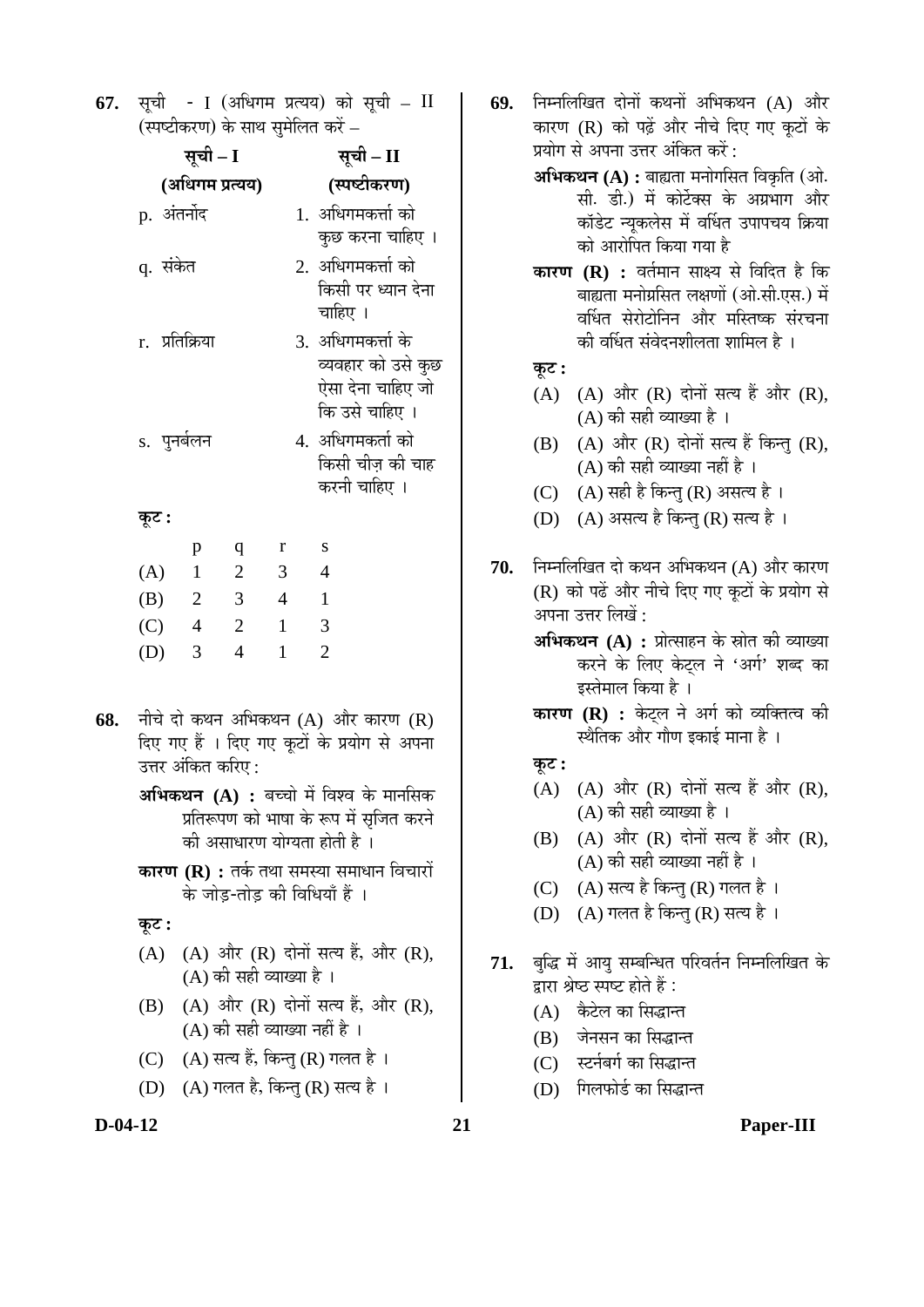- **72.** Read each of the following two statements – Assertion (A) and Reason (R) and indicate your answer using the codes given below :
	- **Assertion (A) :** Vigilance refers to a person attending to a field of stimulation over a prolonged period of time in which the person seeks to detect the appearance of a particular target stimulus.
	- **Reason (R) : Signal Detection Theory** suggests that detection of stimuli depends on their physical energy and on internal factors.

 **Codes :** 

- (A) Both (A) and (R) are true and  $(R)$ is the correct explanation of (A).
- (B) Both (A) and (R) are true, but (R) is not the correct explanation of  $(A)$ .
- $(C)$  (A) is true, but  $(R)$  is false.
- (D) (A) is false, but (R) is true.
- **73.** Match List I with List II and indicate your answer using the codes given below :

|                |                          | $List-I$         | $List-II$                |  |                                             |  |
|----------------|--------------------------|------------------|--------------------------|--|---------------------------------------------|--|
|                |                          | (Thinking style) | (Developmental<br>stage) |  |                                             |  |
|                | p. Egocentric<br>thought |                  |                          |  | 1. Sensorimotor                             |  |
|                | q. Object                | permanence       |                          |  | 2. Formal<br>operational                    |  |
|                | r. Abstract<br>reasoning |                  |                          |  | 3. Pre-operational                          |  |
|                |                          | reversibility    |                          |  | s. Conservation, 4. Concrete<br>operational |  |
|                | Codes:                   |                  |                          |  |                                             |  |
|                | p                        | q                | r                        |  | S                                           |  |
| (A)            | $\overline{2}$           | 3                | $\overline{4}$           |  | 1                                           |  |
| (B)            | $\overline{\mathbf{3}}$  | 1                | 2                        |  | 4                                           |  |
| (C)            | $\overline{4}$           | $\overline{2}$   | 1                        |  | 3                                           |  |
| $\mathsf{(D)}$ | 3                        | 1                | 4                        |  | 2                                           |  |

- **74.** Read the following two statements : Assertion (A) and Reason (R) and indicate your answer using the codes given below :
	- **Assertion (A) :** Damage to the temporal lobe can result in psychological blindness.
	- **Reason (R) :** The temporal lobe forms and stores visual and verbal memory.

 **Codes :** 

- (A) Both (A) and (R) are true and  $(R)$ is the correct explanation of (A).
- (B) Both (A) and (R) are true and (R) is not the correct explanation of  $(A)$ .
- $(C)$  (A) is true, but  $(R)$  is false.
- (D) (A) is false, but (R) is true.
- **75.** Given below are two statements, one labelled as Assertion (A) and the other labelled as Reason (R). Indicate your answer using the codes given below.
	- **Assertion (A) :** The size of differences in the intelligence scores between fathers and sons explains the group differences in intelligence.
	- **Reason (R) :** In Jensen's views, the sons' tend to be higher or lower in intelligence than their fathers who are very low and high on intelligence respectively.

## **Codes :**

- (A) Both (A) and (R) are true and  $(R)$ is the correct explanation of (A).
- (B) Both (A) and (R) are true, but (R) is not the correct explanation of  $(A)$ .
- $(C)$  (A) is true, but  $(R)$  is false.
- (D) (A) is false, but (R) is true.

**Paper-III** 22 D-04-12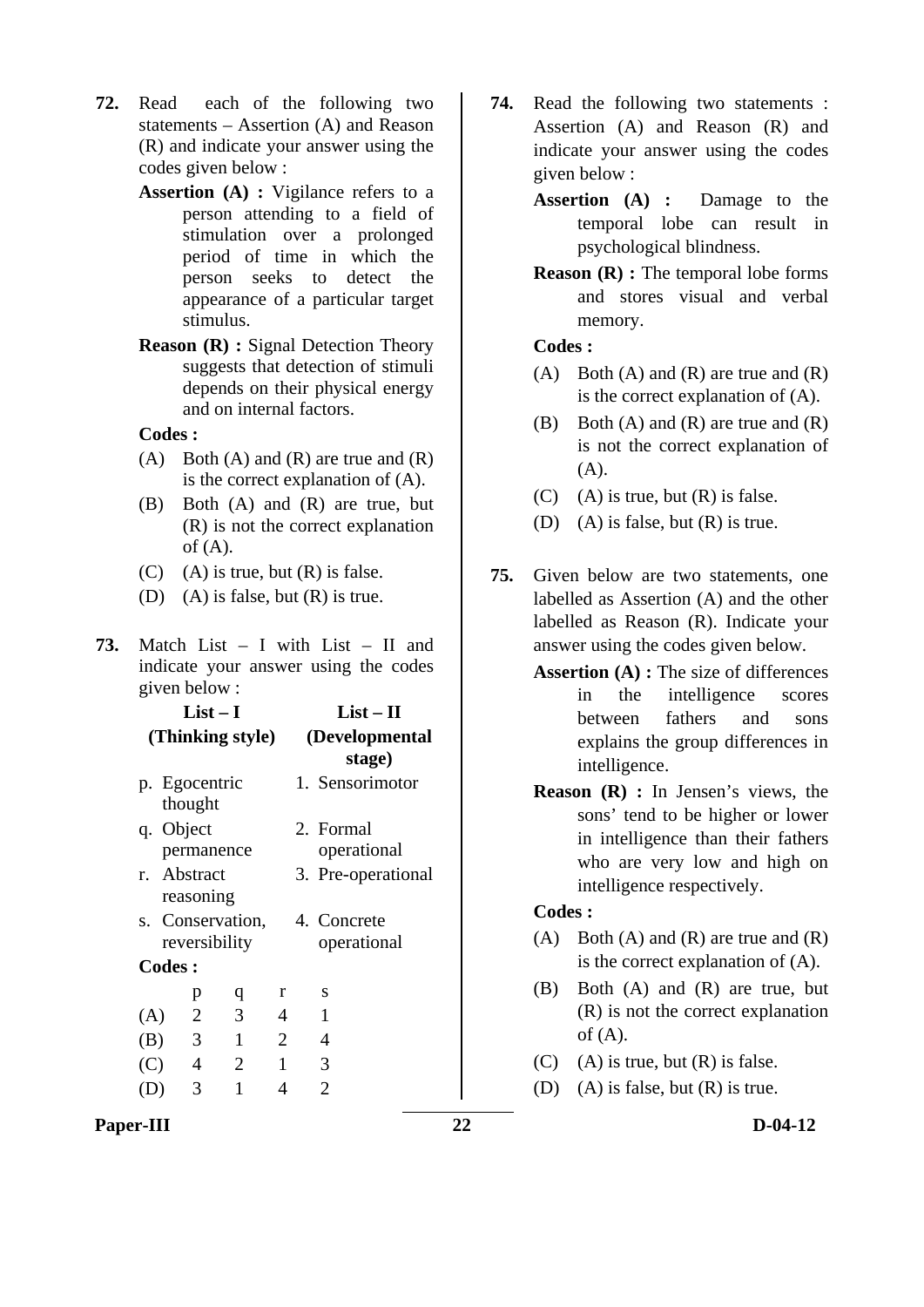- 72. निम्नलिखित दोनों कथनों अभिकथन (A) और कारण (R) को पढ़ें और नीचे दिए गए कटों का प्रयोग करके अपना उत्तर अंकित करें ।
	- **अभिकथन (A) :** सतर्कता से अभिप्राय ऐसे व्यक्ति के एक लम्बे समय से उद्दीपन क्षेत्र में एक विशेष उद्दीपन के प्रत्यक्ष होने की प्रतीक्षा से है ।
	- **कारण (R) :** संकेत संसूचक सिद्धान्त में बताया गया है कि उद्दीपन संसुचना उनकी दैहिक ऊर्जा और आन्तरिक कारकों पर निर्भर करती है ।

**Ûæú™ü :** 

- $(A)$   $(A)$  और  $(R)$  दोनों सत्य हैं और  $(R)$ , (A) की सही व्याख्या है ।
- $(B)$   $(A)$  और  $(R)$  दोनों सत्य हैं किन्तु  $(R)$ ,  $(A)$  की सही व्याख्या नहीं है ।
- (C) (A) सत्य है किन्तु (R) गलत है ।
- (D) (A) गलत है किन्तु (R) सत्य है ।
- 73. सूची I को सूची II से सुमेलित कीजिए तथा अपना उत्तर निम्नांकित कूट की सहायता से दीजिए :

|               |                | सूची – I                |                      | सूची – II      |                     |                             |  |  |  |
|---------------|----------------|-------------------------|----------------------|----------------|---------------------|-----------------------------|--|--|--|
| (चिन्तन शैली) |                |                         |                      |                | (विकासात्मक अवस्था) |                             |  |  |  |
|               |                | p. स्वकेन्द्रित         |                      |                |                     | 1. संवेदी गत्यात्मक         |  |  |  |
|               |                | q. वस्तु-स्थिरता        |                      |                |                     | 2. औपचारिक<br>प्रक्रियात्मक |  |  |  |
|               |                | r. अमूर्त तर्क          |                      |                |                     | 3. पूर्व-प्रक्रियात्मक      |  |  |  |
|               |                |                         | s.  धारण, परिवर्तनीय |                |                     | 4. मूर्त प्रक्रियात्मक      |  |  |  |
| कूट :         |                |                         |                      |                |                     |                             |  |  |  |
|               |                | p                       | $\mathbf{q}$         | $\mathbf{r}$   |                     | S                           |  |  |  |
| (A)           |                | $\overline{2}$          | $\overline{3}$       | $\overline{4}$ |                     | $\mathbf{1}$                |  |  |  |
| (B)           |                | $\overline{\mathbf{3}}$ | $\overline{1}$       | $\overline{2}$ |                     | $\overline{4}$              |  |  |  |
| (C)           | $\overline{4}$ |                         | $\overline{2}$       | 1              |                     | 3                           |  |  |  |
| (D)           |                | $\overline{\mathbf{3}}$ | 1                    | 4              |                     | $\overline{2}$              |  |  |  |
|               |                |                         |                      |                |                     |                             |  |  |  |

- 74. निम्नलिखित दो कथनों : अभिकथन (A) और कारण (R) को पढ़ें और नीचे दिये गये कटों की सहायता से अपना उत्तर बताइये ।
	- **अभिकथन (A) :** कर्ण पालि (टेमपोरल लोब) के क्षति का परिणाम मनोवैज्ञानिक अंधेपन के रूप में हो सकता है ।
	- **कारण (R) :** कर्ण पालि (टेमपोरल लोब) दृष्टिगत और वाचिक स्मृति को उत्पन्न करता है और उसका भंडारण करता है ।

**Ûæú™ü :** 

- $(A)$   $(A)$  और  $(R)$  दोनों सत्य हैं और  $(R)$ ,  $(A)$  की सत्य व्याख्या है ।
- $(B)$   $(A)$  और  $(R)$  दोनों सत्य हैं परन्त  $(R)$ ,  $(A)$  की सही व्याख्या नहीं है ।
- (C) (A) सत्य है परन्तु (R) असत्य है।
- (D)  $(A)$  असत्य है परन्तु (R) सत्य है ।
- 75. नीचे दो कथन दिये गए हैं, एक को अभिकथन  $(A)$ , दूसरे को कारण  $(R)$  का नाम दिया गया है। नीचे दिए कुटों की सहायता से अपना उत्तर बताइये ।
	- **अभिकथन (A) :** पिता और पुत्रों के बीच बुद्धि प्राप्तांकों में अन्तरों का आकार बुद्धि में समह अन्तरों को स्पष्ट करता है ।
	- **कारण (R) :** जेनसन के विचारानुसार, पुत्र अपने पिता जो बुद्धि के मामले में बहत निम्न और उच्च हैं की तुलना में बुद्धि क्रमश: उच्च या निम्न होने की प्रवृत्ति रखते हैं ।

#### **Ûæú™ü :**

- $(A)$   $(A)$  और  $(R)$  दोनों सत्य हैं और  $(R)$ ,  $(A)$  की सही व्याख्या है।
- $(B)$   $(A)$  और  $(R)$  दोनों सत्य हैं परन्तु  $(R)$ ,  $(A)$  की सही व्याख्या नहीं है ।
- (C) (A) सत्य है परन्तु (R) असत्य है।
- (D) (A) असत्य है परन्तु (R) सत्य है।

## **D-04-12 23 Paper-III**